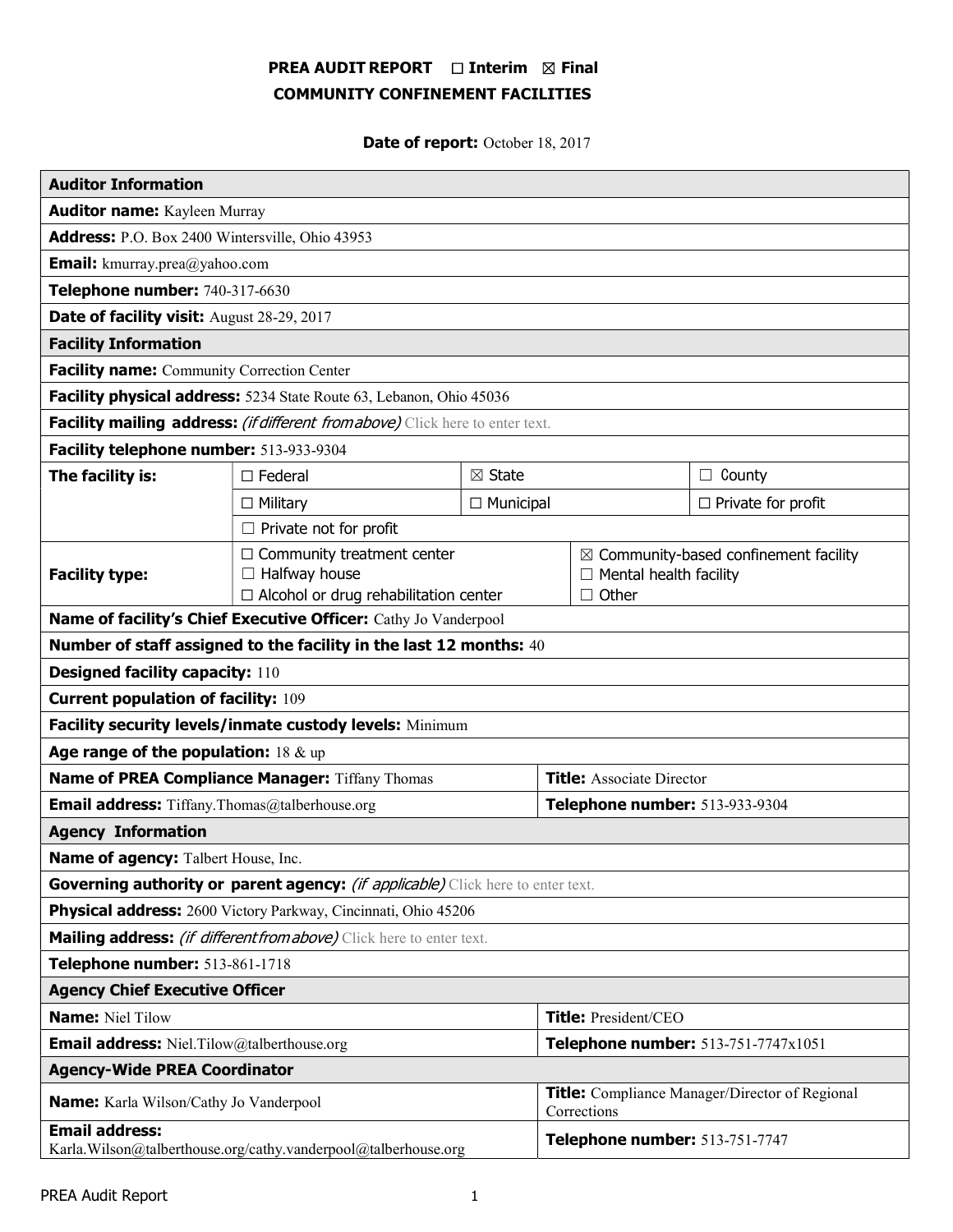# AUDIT FINDINGS

# NARRATIVE

The PREA audit for Community Correction Center (CCC) a Community Based Correction Facility (CBCF) was conducted on August 28-29, 2017 in Lebanon, Ohio. As part of the Talbert House residential corrections program, the facility focuses on successful transition from correctional supervision to community. The facility supplied the auditor documentation relevant to showing compliance with each of the standards. This documentation included the pre-audit questionnaire, policy and procedure, facility floor plan with camera coverage marked, MOU's, staffing plan, and other PREA forms. The auditor received this information and additional documentation while conducting the onsite visit.

During the audit, the auditor toured the facility and conducted informal and formal staff and resident interviews. It was noted during the tour that multiple PREA audit notices were posted in conspicuous places throughout the facility. The notices included the name and address of the PREA auditor and the date posted was six weeks prior to audit. All resident areas including the bathroom has posters which informs residents on the ways in which they can report an allegation; the phone numbers and addresses of agencies they can report including anonymously; and that they can report to any staff member at any time in writing or verbally. Staff post areas have a PREA posters which includes first responder duties and the facility's coordinated response plan.

Eleven random residents were interviewed, based on the facility's current population level. There were no residents who identified as LGBTI, so a random sample of residents was chosen from the various dorm rooms. Residents were asked about their experience with PREA education, allegation reporting, communication with staff, safety, restrooms, knock and announcements, grievance procedures, pat downs, PREA brochures and postings, and the zero tolerance policy.

Also interviewed were specialized staff. This staff includes the PREA Coordinators (also Investigator), PREA Manager (facility Associate Director), Resident Advisor (RA) Practitioner, Director, Human Resource Generalist, and Case Manager. The local hospitals SANE Coordinator, and Warren County Rape Crisis Director were not able to be interviewed. The auditor reviewed both agencies' websites and MOU agreement. The facility does not provide on-site medical services related to forensic examinations. Random staff were questioned about PREA training, how to report, to whom to report, filing reports, investigations, conducting interviews, follow-up and monitoring retaliation, first responder duties, and the facility's coordinated response plan.

After a brief opening with agency staff, the auditor toured the facility. The tour consisted of examining all dorm areas, group rooms, day rooms, bathrooms, operations post, utility areas, and maintenance areas. A review of employee files, training records, PREA acknowledgments, PREA forms, and data logs were also completed. The auditor gave a closeout and shared some of the immediate findings.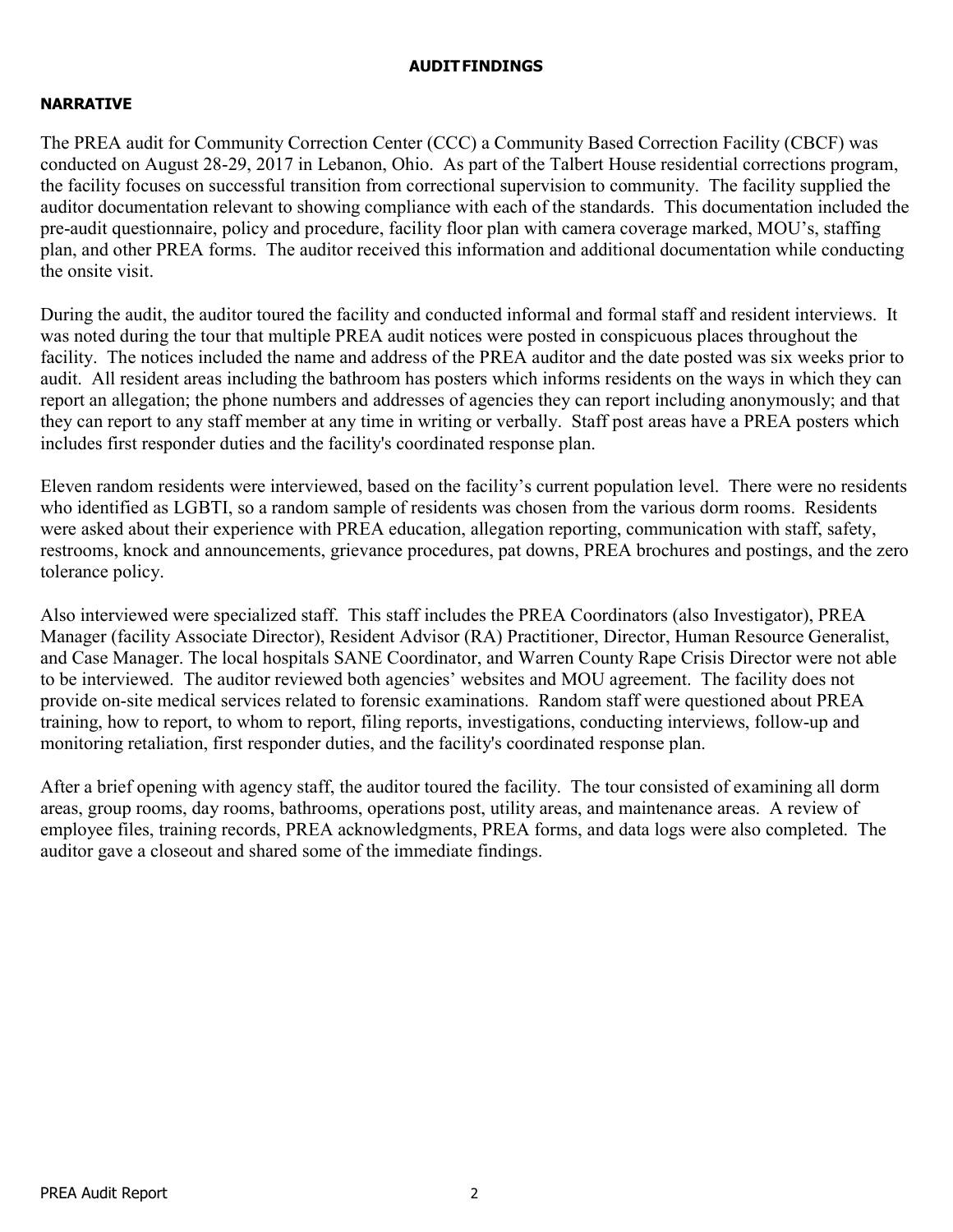# DESCRIPTION OF FACILITY CHARACTERISTICS

Community Correction Center (CCC) is a Community Based Correctional Facility (CBCF) located in Lebanon, Ohio that serves adult male felony offenders. The facility is single level building that can house up to 110 offenders. To access the facility, one must be buzzed into a lobby area of the administrative section of the building where they will be sign-in by staff and sign a PERA Zero Tolerance acknowledgement form. Residents would access the intake entrance and be subject to a pat-down which is visible by video surveillance.

The facility is equipped with 44 surveillance cameras which can record and play back up to thirty days. The cameras are placed strategically throughout the interior and exterior of the building. There are also multiple security mirrors to enhance security in vulnerable areas. The facility has identified areas that can be considered vulnerabilities and have developed a plan for monitoring these areas until electronic monitoring can be added. Central control in maned 24 hours a day, seven days a week by the security staff can view all cameras.

There are three separate housing units in the facility. The offenders are assigned dorms based upon the Ohio Risk Assessment System (ORAS) risk level score. Offenders were uniform tops based on their risk level. New intakes will wear a different color top until all assessments are complete and a risk level has been determined. Each housing unit contains an open bay dorm, dayroom, and bathroom. Offenders are not allowed to access other housing units. Surveillance cameras monitor the housing unit including the dorm area. Residents are required to change in the bathroom and be completely dressed in common areas. The bathroom in each dorm is equipped with two urinals, two toilet stalls without doors, and four individual shower stalls with appropriate curtains for privacy. Residents that may identify as transgender or intersex will have the ability to shower in the intake area which has a single use bathroom. Dorm placement for transgender or intersex clients will still be based on risk level; however, bed placement will be clearly visible to staff and the camera.

The facility is able to monitor residents effectively from electronic monitoring, security mirrors, and windows or windows in the doors of offices, group rooms, laundry room, kitchen and dining hall. Storage rooms, chemical storage, and other mechanical room doors are locked at all times. The facility requires Resident Advisors to conduct four head counts during the day and circulation rounds every 15-20 minutes, as well as security and perimeter checks throughout the facility.

The residents will share the recreation yard and have supervised access at the same time. The rec yard can be sectioned off to limit the movement of residents. New residents or residents that are on intervention can only access the patio area on the rec yard. The rec yard is surrounded by a 12ft fence with 2ft of barbed and razor wire at the top. The camera on the rec yard has pan, tilt, and zoom capabilities.

The facility offers several programs designed to successfully reintegrate offenders back into the community. Reentry Services include addiction treatment, medication-assisted treatment, trauma, life skills, vocational services, and criminal thinking. The organization has a culture of innovation that thrives on the creation of services that meet residents' needs. Treatment services are researched based, best practices. The staff provide a secure, supervised, and structured living environment that empower residents to change.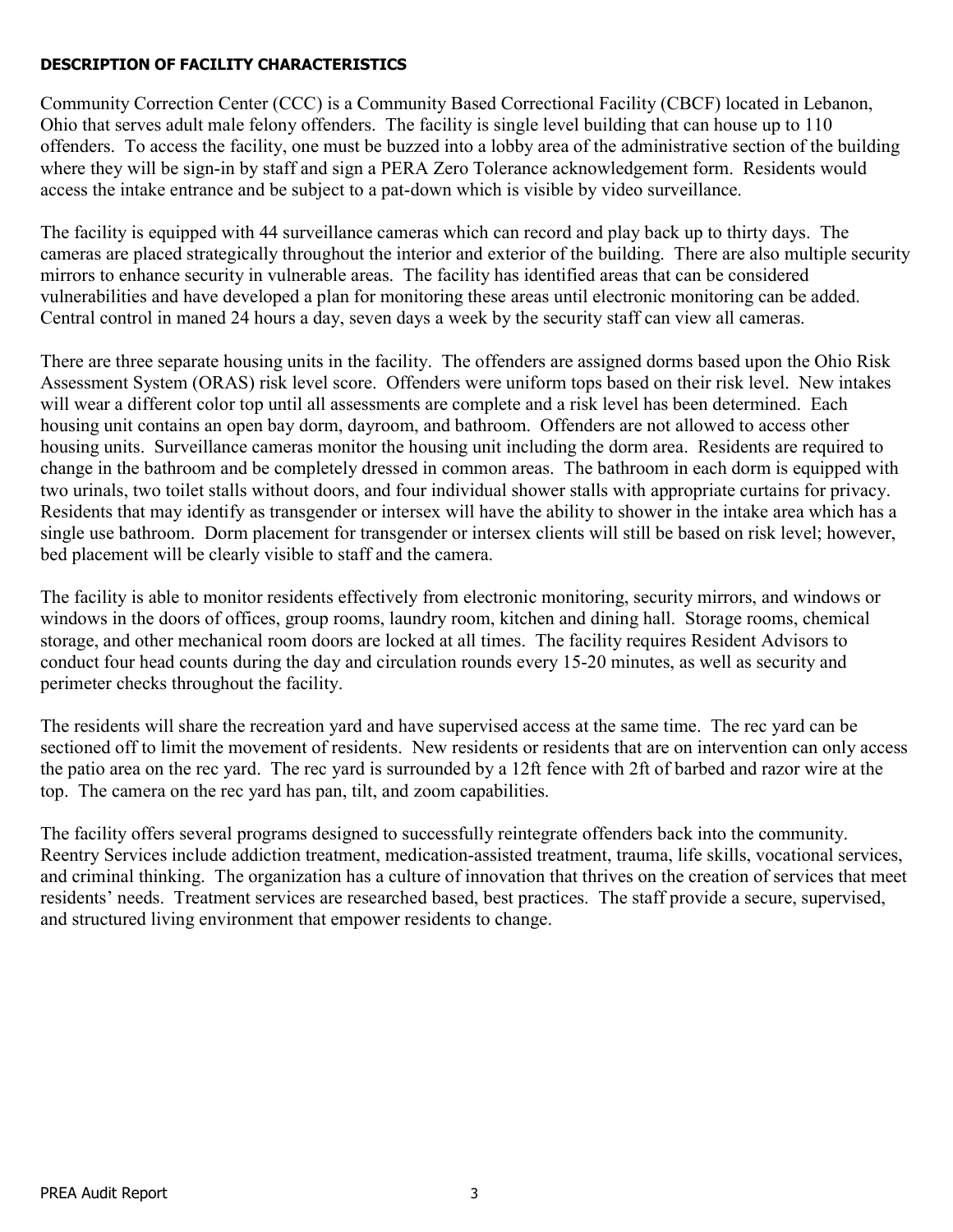# SUMMARY OF AUDIT FINDINGS

Community Correction Center has had five PREA allegations during this audit cycle. The allegations where administratively investigated and referred for criminal investigation if needed. Agency administrative staff conducted SART reviews on the allegations and developed necessary plans to correct deficiencies. CCC staff interviewed indicated that they received formal PREA training during orientation as well at facility meetings as part of their annual training. Staff on all three shifts including security and program staff were able to discuss their responsibility as a first responder, how to report or respond to an allegation of sexual abuse, sexual harassment, or retaliation.

Staff were sure of their education and training and would be capable to responding to any allegation appropriately. Residents interviews from the facility seemed well versed on their rights under the PREA standards and knew who and how they could report including anonymously. All residents receive information at intake with the phone number and address of inside and outside agencies that could help and knew the location of posters. MOU's with the Warren County Rape Crisis for victim advocacy services and with the Bethesda-Warren County Hospital for SANE practitioners are in place.

Overall, the auditor was left with the impression that the leadership and staff of CCC have made implementing the PREA standards a priority and that they have received the necessary training and authority to detect, protect, and respond to any incident of sexual abuse/sexual harassment. Talbert House as an agency has reviewed the corrective action plans from other facility's and have implemented positive changes at all facilities. Opportunities to increase the ability to protect and detect sexual abuse and sexual harassment are proactive in nature. Agency leadership has developed policies and practices that shows a commitment to the safety of residents, and provides the necessary support to implement all aspects of the PREA standards.

This is the facility's second PREA audit and it confirms the agency's progression toward providing maximum safety and an environment where staff can enable positive change

Number of standards exceeded: 0 Number of standards met: 40 Number of standards not met: 0 Number of standards not applicable: 2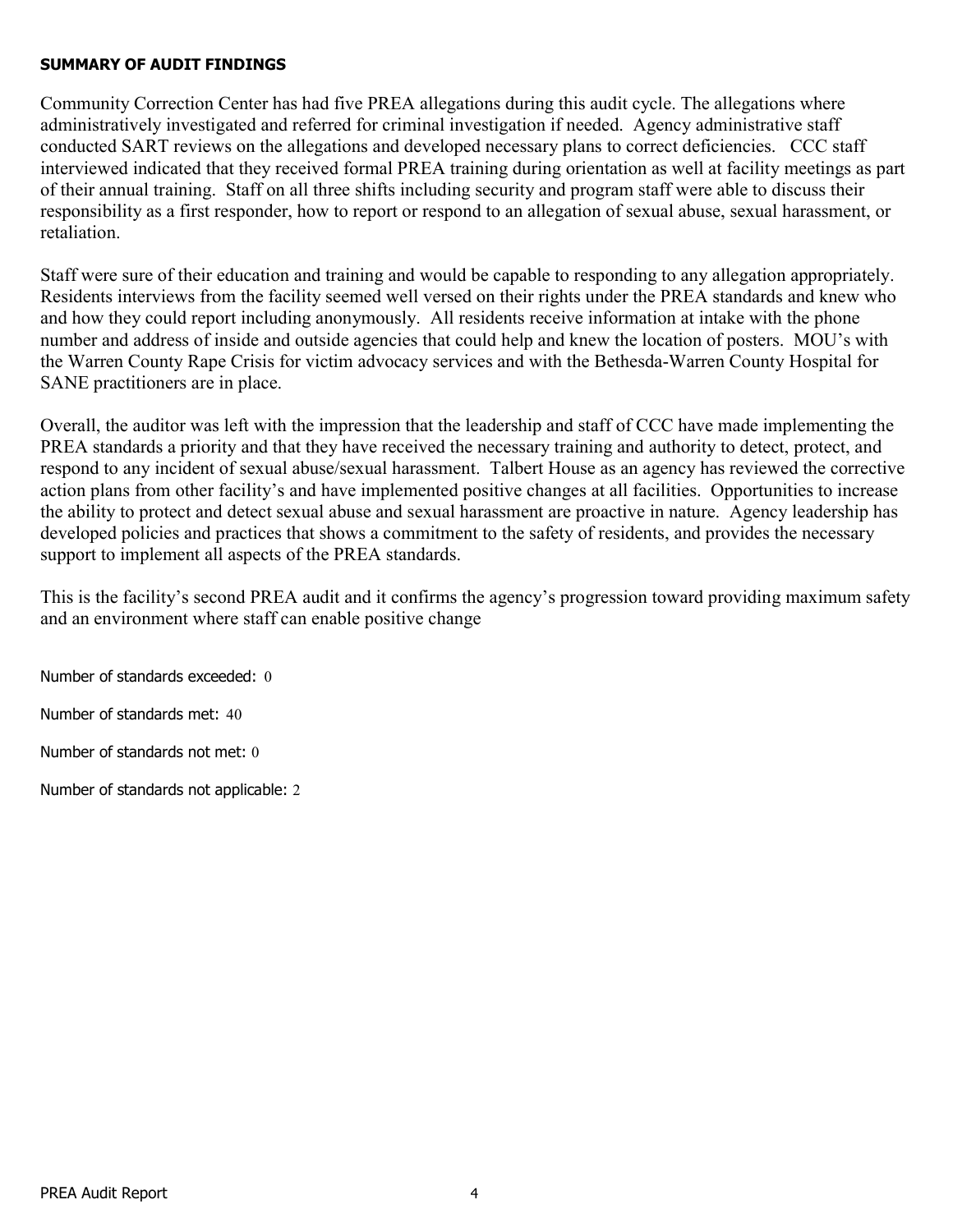### Standard 115.211 Zero tolerance of sexual abuse and sexual harassment; PREA Coordinator

- ☐ Exceeds Standard (substantially exceeds requirement of standard)
- $\boxtimes$  Meets Standard (substantial compliance; complies in all material ways with the standard for the relevant review period)
- ☐ Does Not Meet Standard (requires corrective action)

Auditor discussion, including the evidence relied upon in making the compliance or non-compliance determination, the auditor's analysis and reasoning, and the auditor's conclusions. This discussion must also include corrective action recommendations where the facility does not meet standard. These recommendations must be included in the Final Report, accompanied by information on specific corrective actions taken by the facility.

CCC adheres to the Talbert House agency zero tolerance policy. The policy outlines the facility's approach to preventing, detecting, and responding to sexual abuse and sexual harassment.

The agency's Director of Regional Corrections and Compliance Manager serve as the agency wide co-PREA Coordinators and reports to the agency's Vice President of Court and Corrections. The auditor spoke with both PREA Coordinators concerning their authority to develop, implement, and oversee the agency's efforts to comply with PREA standards. During the interview, it was clear that both PREA Coordinator has sufficient time and authority to implement the agency's policies and practices in an effort to obtain and maintain compliance.

At the CCC facility, the Associate Director serves as the facility PREA manager. The Associate Director would report any PREA related issues to the Coordinators. During the interview, the Associate Director noted that she has sufficient time and authority to implement all policies and practices related to obtain and maintaining compliance with PREA standards.

Review: Policy and procedure Interview with PREA Coordinators Interview with PREA Manager/Associate Director Interview with Director

## Standard 115.212 Contracting with other entities for the confinement of residents

- $\Box$  Exceeds Standard (substantially exceeds requirement of standard)
- $\Box$  Meets Standard (substantial compliance; complies in all material ways with the standard for the relevant review period)
- ☐ Does Not Meet Standard (requires corrective action)

Auditor discussion, including the evidence relied upon in making the compliance or non-compliance determination, the auditor's analysis and reasoning, and the auditor's conclusions. This discussion must also include corrective action recommendations where the facility does not meet standard. These recommendations must be included in the Final Report, accompanied by information on specific corrective actions taken by the facility.

N/A: The PREA Coordinator reports that the facility is operated by a private agency and does not contract with other agencies for offender placement

## Standard 115.213 Supervision and monitoring

☐ Exceeds Standard (substantially exceeds requirement of standard)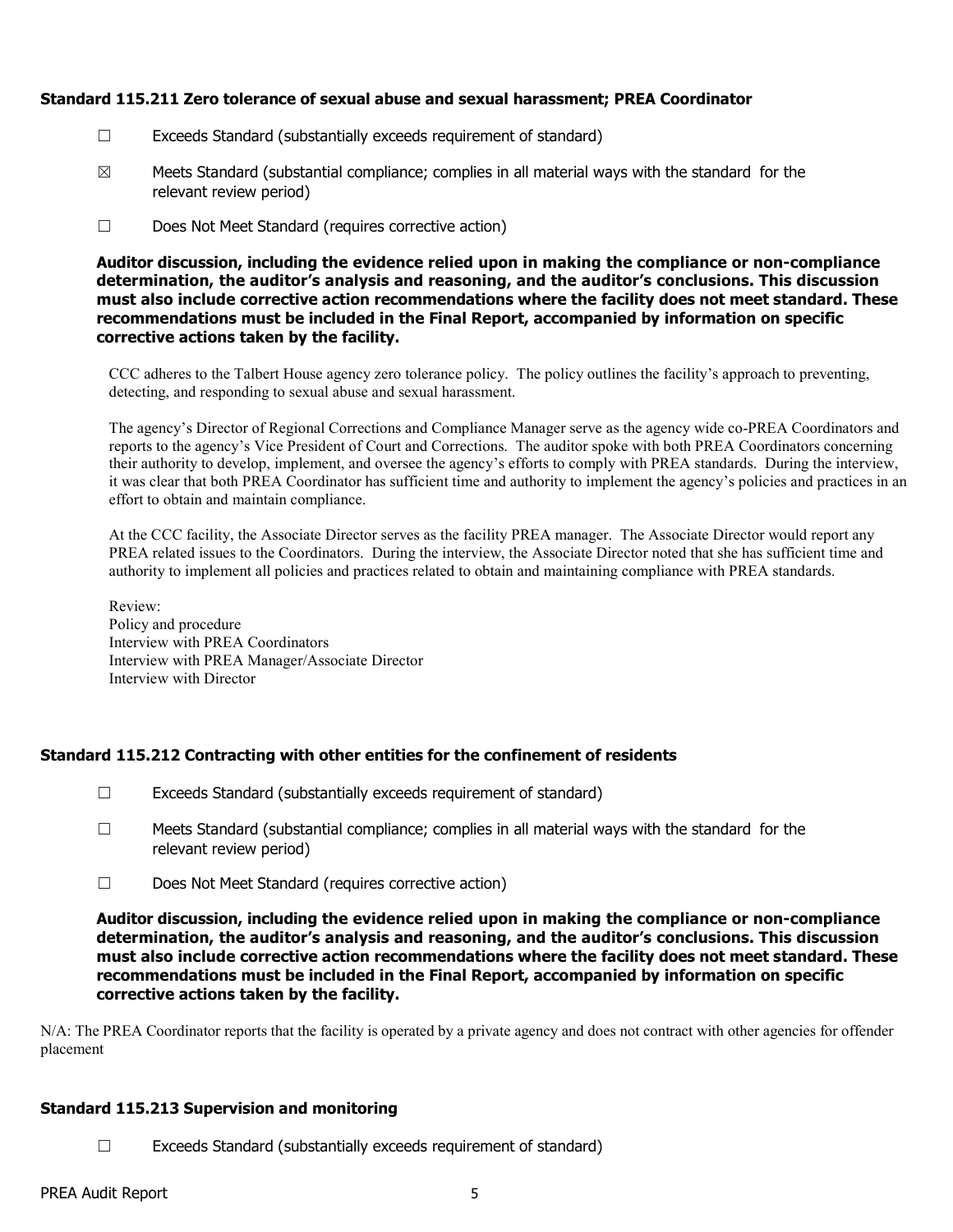- $\boxtimes$  Meets Standard (substantial compliance; complies in all material ways with the standard for the relevant review period)
- ☐ Does Not Meet Standard (requires corrective action)

Auditor discussion, including the evidence relied upon in making the compliance or non-compliance determination, the auditor's analysis and reasoning, and the auditor's conclusions. This discussion must also include corrective action recommendations where the facility does not meet standard. These recommendations must be included in the Final Report, accompanied by information on specific corrective actions taken by the facility.

The agency has a policy requiring each facility complete a staffing plan that provides for adequate levels of staffing and where appropriate video monitoring equipment to protect residents against sexual misconduct. The staffing plan reviews the physical elements of the building including the placement of cameras and identified blind spot areas; plans for prevention and detection including coverage of blind spot areas, requiring staff to have blinds or doors open when residents are in the office, and proper training to ensure staff are conducting proper and timely tours throughout the facility; and ensuring proper staff to residents ratios and that staff have been properly trained on the PREA standards. The plan also reviews the number and types of allegations during that year and ensures all recommendations have been implemented.

The facility has a total of 44 cameras (internally and externally) that aid in the supervision of residents. Cameras on the rec yard pan, tilt, and zoom in order to cover all areas. New residents or residents on intervention can utilize the rec yard patio area only. The cameras record to a digital server and are capable of a thirty day play back. The facility is single story building that has a separate administrative and resident entrance. Visitors entering the administrative lobby area will be signed-in and have to sign a PREA zero tolerance acknowledgment form. Residents will enter through the intake area entrance and be patted down. Resident's are separated by risk level and each risk level has a designated t-shirt color. New intake residents will be giving a different colored t-shirt until classification is complete. RA staff complete three head counts and constant circulation throughout the complex. Third shift complete a count every hour.

The plan is required to be reviewed annually.

There have been no reports of deviations to the staffing plan.

Review: Policy and procedure Facility tour Staffing plan Floor plan Interview with PREA Coordinators Interview with Associate Director Interview with supervisor

# Standard 115.215 Limits to cross-gender viewing and searches

- ☐ Exceeds Standard (substantially exceeds requirement of standard)
- $\boxtimes$  Meets Standard (substantial compliance; complies in all material ways with the standard for the relevant review period)
- ☐ Does Not Meet Standard (requires corrective action)

Auditor discussion, including the evidence relied upon in making the compliance or non-compliance determination, the auditor's analysis and reasoning, and the auditor's conclusions. This discussion must also include corrective action recommendations where the facility does not meet standard. These recommendations must be included in the Final Report, accompanied by information on specific corrective actions taken by the facility.

Per agency policy, the facility does not conduct cross gender or body cavity searches. The facility houses only male residents and all RA staff completing pat downs or strip searches are male. All pat downs are completed in camera view. All employees are trained on the proper techniques to a pat down and strip search during orientation and again annually.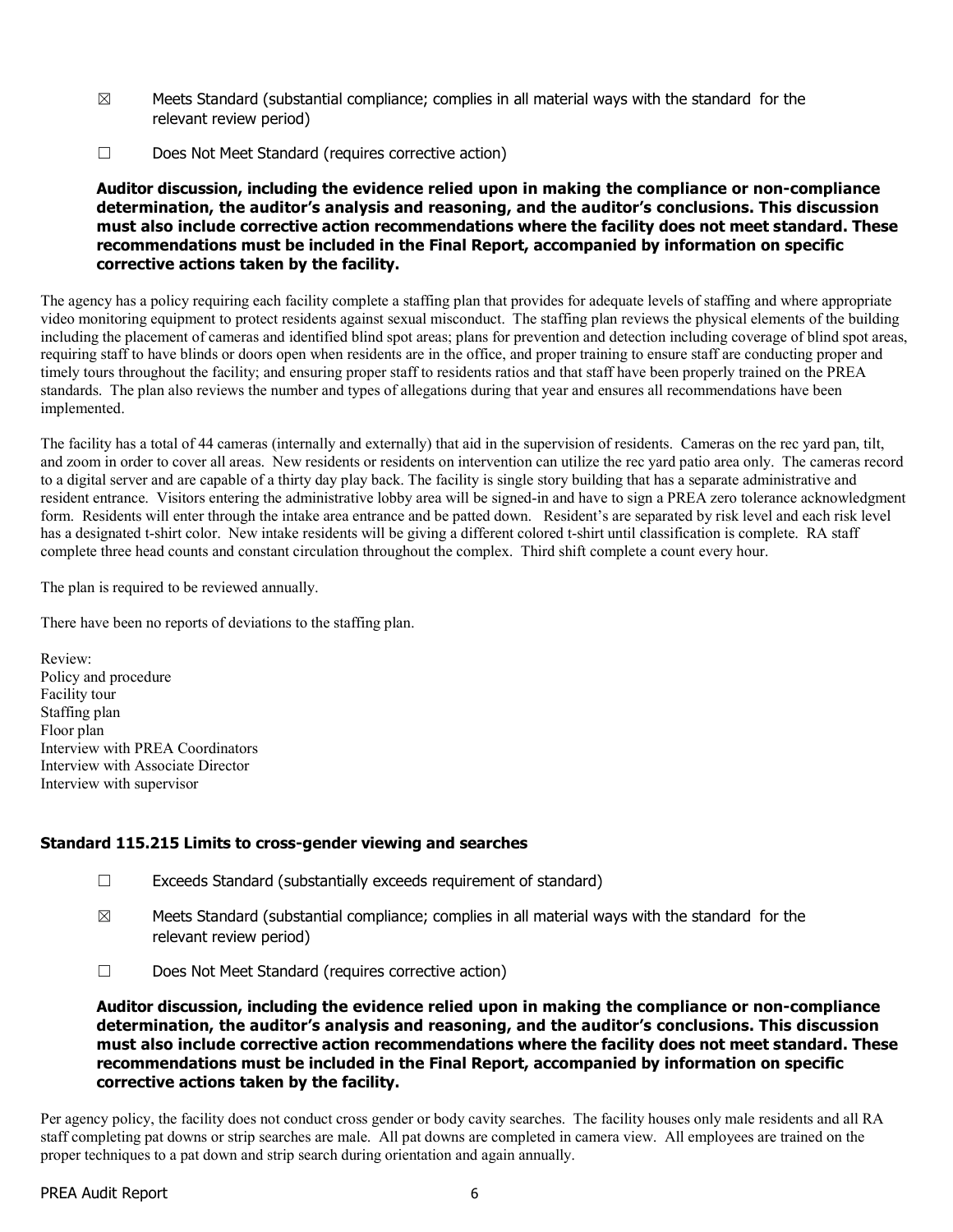The facility allows for residents to shower, perform bodily functions, and dress in areas not viewable to staff. The facility is divided into three separate housing units. Each unit has an open bay dorm style room and its own bathroom. The dorm and dayroom area on each housing unit is surrounded by a half glass wall. Residents and staff and see into each dorm area from other areas in the vicinity. Residents are required to change in the bathroom and be completely dressed in all common areas of the building. The bathroom in each housing unit is equipped with two urinals that sit back from entrance, two toilet stalls without doors, and four individual use showers with curtains. Females are announced when coming into dorm areas and again when entering the bathroom. The facility has not had an incident of incidental viewing.

The facility has not housed a transgender or intersex resident. The agency has developed a transgender housing policy that has identified ways to manage, house, and secure a transgender or intersex resident safely. The CCC facility is capable of housing a transgender or intersex resident safely. Once identified, the resident will be place in a dorm corresponding to his risk level. Bed placement will be near clear camera views. The resident will be consulted as to their needs for privacy concerning personal hygiene and preferences on who would conduct pat downs. The facility has a private single use bathroom in the intake area that a transgender or intersex resident could use if necessary. The agency has a policy for professional, respectful transgender/intersex resident pat downs. No transgender/intersex resident would be searched for the sole purpose of determining genital status.

During interviews with staff, all indicate that they have been trained properly on how to conduct a variety of searches. The staff members felt comfortable with their training and no issues have been reported concerning the pat down process.

During interviews with residents, the auditor noted that all residents reported that the pat downs were conducted professionally and respectfully. At no time did a resident complain that they were uncomfortable in a sexualized way during a pat down.

Review: Policy and procedure Facility tour Interview with Associate Director Interview with Director Interview with random staff Interview with random residents Interview with PREA Coordinator

## Standard 115.216 Residents with disabilities and residents who are limited English proficient

- ☐ Exceeds Standard (substantially exceeds requirement of standard)
- $\boxtimes$  Meets Standard (substantial compliance; complies in all material ways with the standard for the relevant review period)
- ☐ Does Not Meet Standard (requires corrective action)

#### Auditor discussion, including the evidence relied upon in making the compliance or non-compliance determination, the auditor's analysis and reasoning, and the auditor's conclusions. This discussion must also include corrective action recommendations where the facility does not meet standard. These recommendations must be included in the Final Report, accompanied by information on specific corrective actions taken by the facility.

The agency has a policy that calls for the reasonable accommodations for residents that allow for them to be able to benefit from program services. These services are for residents who may have a physical, mental, or cognitive disability or for residents who may be limited English proficient. The facility works with community partners to address specific individual needs so that residents can benefit from all aspects of the facility's efforts to prevent, detect, and respond to incidents of sexual abuse and sexual harassment.

The facility staff are instructed to ensure that all aspects of PREA are communicated to all residents regardless of mental, physical, or cognitive disability or language barrier. If there is not a qualified staff member to assist the resident, a community partner will be contracted to aid the resident in understanding agency rules, PREA, and other regulations. The agency currently has partnerships with Affordable Language Services, VocaLink, and Hearing, Speech, and Deaf Center of Greater Cincinnati.

At no time will another resident be used for interpretive services unless a delay in services would compromise the resident's safety, the performance of first responder duties, or an investigation.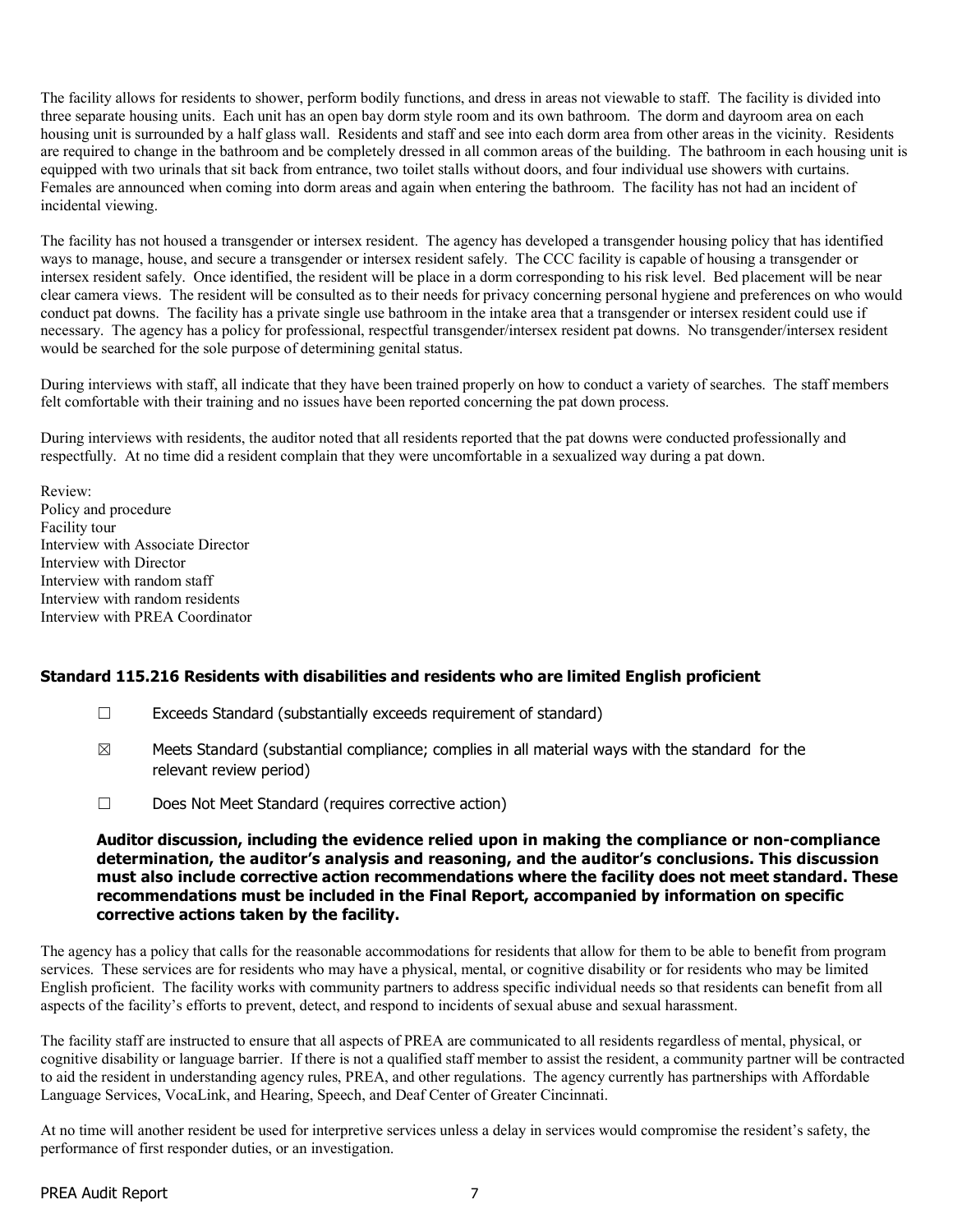The facility does not currently house any resident needing these services.

Review: Policy and procedure Interview with random staff Interview with Associate Director Invoice for Affordable Language Services

#### Standard 115.217 Hiring and promotion decisions

- ☐ Exceeds Standard (substantially exceeds requirement of standard)
- $\boxtimes$  Meets Standard (substantial compliance; complies in all material ways with the standard for the relevant review period)
- ☐ Does Not Meet Standard (requires corrective action)

Auditor discussion, including the evidence relied upon in making the compliance or non-compliance determination, the auditor's analysis and reasoning, and the auditor's conclusions. This discussion must also include corrective action recommendations where the facility does not meet standard. These recommendations must be included in the Final Report, accompanied by information on specific corrective actions taken by the facility.

Talbert House has a policy that prohibits any of the facilities it operates to hire or promote staff (including contractors and volunteers) that have been convicted of sexual abuse in a prison, jail, lockup, or community confinement facility, nor will they hire or promote anyone who has been civilly or administratively adjudicated to have engaged in sexual abuse in the community. The facility conducts a NCIC/NLETS background check on all employees and volunteers. Staff members who work in a facility that houses federal Bureau of Prison offenders will automatically receive a background check every five years as part of the contract renewal. A random review of 12 employee files shows that all employee background checks are up to date. The agency documents all contact with previous employers.

The employee application requires all applicants to reveal if they have been convicted of sexual abuse in a prison, jail, lockup, or community confinement facility or convicted of engaging or attempting to engage in sexual activity in the community by force (over or implied) or coercion, or if the victim did not consent or was unable to consent; and if they have been civilly or administratively adjudicated to have engaged in the above activity.

The agency also has a PREA acknowledgement form that all staff sign. The form reviews the agency's zero tolerance policy and all expectations under the PREA guidelines including the continuing affirmative duty to report any allegation against the employee. New employees are also trained on ethical and professional conduct and scope of practice, prevention of personal or familial relationships with residents, and professional boundaries.

Employees who would like to move up within the agency will have to submit a letter of interest to the HR Department. The HR Department will assess the eligibility of the employee by reviewing performance appraisals, disciplinary records, and personnel action reports. Employees who have a disciplinary report that includes a substantiated allegation of sexual harassment will not be considered for the position.

The auditor reviewed 12 random employee files. The review included on boarding documentation, employment application, reference checks/verification, interview forms, disciplinary records, training records, background checks, employee handbook, code of conduct/ethics acknowledgement, and promotions.

The auditor interviewed the Human Resource Generalist concerning their method for ensuring all employees receive their initial and fiveyear background checks, the process for promotions, and the onboarding process.

#### CORRECTIVE ACTION:

Employee files reviewed showed staff at CCC are not getting the required five year background check. A plan needs to be put into place to insure the checks are completed.

#### FACILITY RESONSE:

The entire staff at CCC received a background check completed by the Warren County Sheriff's Department. All staff regardless of when they started would receive a background check every five years in order to be sure background checks are completed according to the

#### PREA Audit Report 8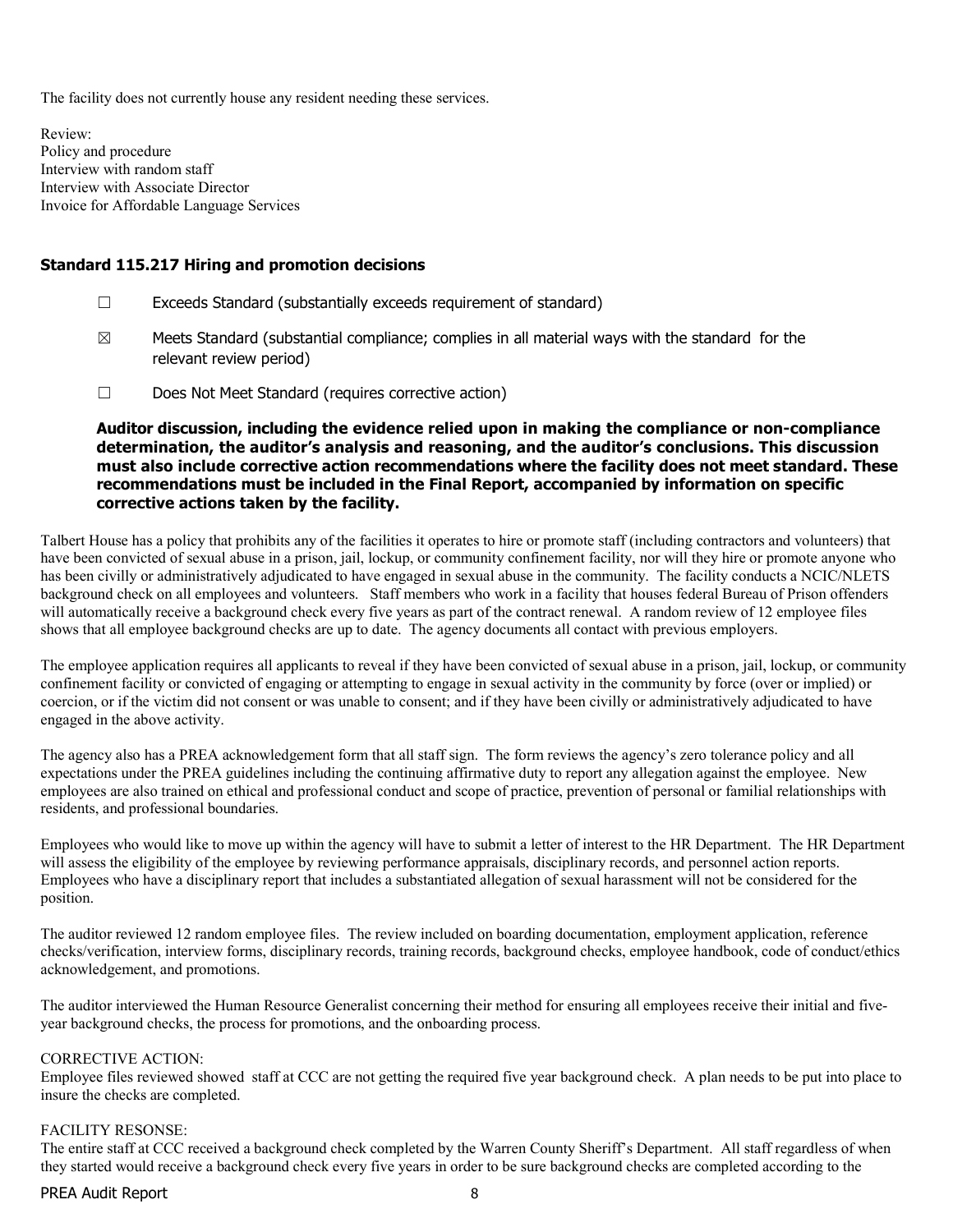standard requirement. The facility send copies of all staff updated background check to the auditor.

Review: Policy and procedure Employee zero tolerance acknowledgement Employee files Onboarding documentation Background checks Interview with HR Generalist Updated background checks

# Standard 115.218 Upgrades to facilities and technologies

- ☐ Exceeds Standard (substantially exceeds requirement of standard)
- $\boxtimes$  Meets Standard (substantial compliance; complies in all material ways with the standard for the relevant review period)
- ☐ Does Not Meet Standard (requires corrective action)

#### Auditor discussion, including the evidence relied upon in making the compliance or non-compliance determination, the auditor's analysis and reasoning, and the auditor's conclusions. This discussion must also include corrective action recommendations where the facility does not meet standard. These recommendations must be included in the Final Report, accompanied by information on specific corrective actions taken by the facility.

The facility has not acquired any new facility nor is it planning any substantial expansion or modification to the current facility. The facility constantly reviews the facility for needs to its video monitoring system. This includes taking into consideration how such technology may enhance its ability to protect residents from sexual abuse.

Facility management review the staffing plan annually in order to access the effectiveness of the facility's security program and if improvements in the electronic monitoring could help in the prevention, detection, and responding to sexual abuse and sexual harassment. The facility has added 20 additional cameras throughout the living areas from the last audit.. There is no other need for additional electronic monitoring or increased staffing levels. The PREA Coordinator will continue to monitor and request additional resources as needs arise.

Review: Facility tour Floor plans Interview with PREA Coordinator Interview with Associate Director Interview with Director

## Standard 115.221 Evidence protocol and forensic medical examinations

- ☐ Exceeds Standard (substantially exceeds requirement of standard)
- $\boxtimes$  Meets Standard (substantial compliance; complies in all material ways with the standard for the relevant review period)
- ☐ Does Not Meet Standard (requires corrective action)

Auditor discussion, including the evidence relied upon in making the compliance or non-compliance determination, the auditor's analysis and reasoning, and the auditor's conclusions. This discussion must also include corrective action recommendations where the facility does not meet standard. These recommendations must be included in the Final Report, accompanied by information on specific corrective actions taken by the facility.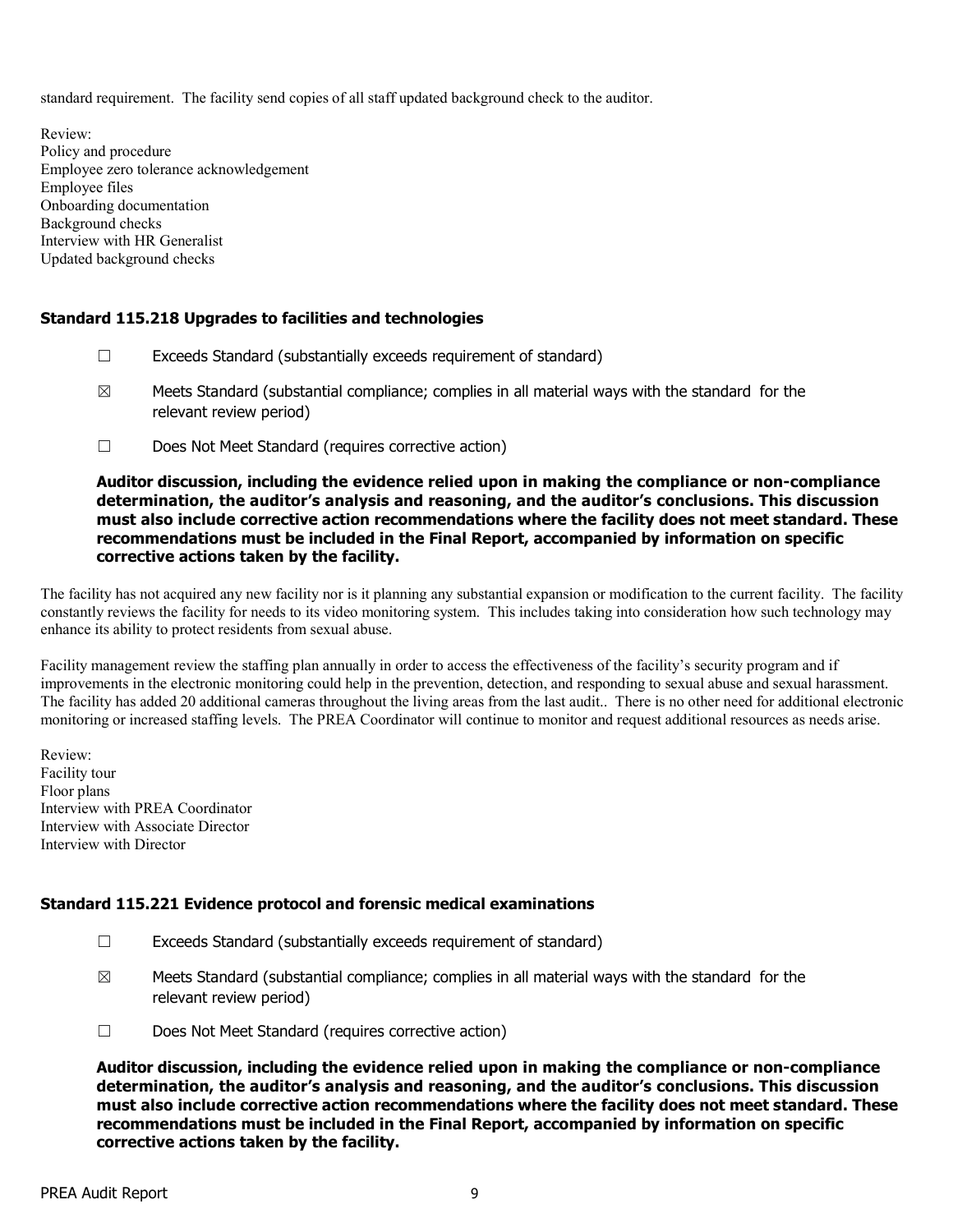The facility conducts administrative investigations into allegations of sexual abuse and sexual harassment. If at any time during the investigation the incident appears to be criminal in nature, the PREA investigator will refer the case to the legal authority for a criminal investigation. The facility has an MOU with the City of Warren County Sheriff's Department as they have the legal authority to investigate criminal conduct at the facility. The department has agreed to use "A National Protocol for Sexual Assault Medical Forensic Examinations, Adults/Adolescents" as the uniform evidence protocol in which to investigate any criminal allegations.

The facility will send residents to Bethesda-Warren County Hospital where they perform SANE services as no cost to the victim. The auditor reviewed the hospital's website to confirm the services of a SANE practitioner and advocate services. Talbert House has a MOU with Warren County Rape Crisis to provide advocate and emotional supportive services.

University Hospital has a SANE nurse on call 24 hours a day 7 days a week. These nurses have been trained in forensic nursing and crisis intervention clinical competencies. Warren County Rape Crisis would provide an advocate to offer emotional support, crisis intervention, and follow up services.

The facility has a psych intern that would also be available to provide emotional health/mental health services.

Review: Policy and procedure MOU with Warren County Rape Crisis MOU with Warren County Sheriff's Department Emotional support person certificate Review of Bethesda-Warren County Hospital's website Review of Warren County Rape Crisis's website Interview with Director Interview with Associate Director

## Standard 115.222 Policies to ensure referrals of allegations for investigations

- ☐ Exceeds Standard (substantially exceeds requirement of standard)
- $\boxtimes$  Meets Standard (substantial compliance; complies in all material ways with the standard for the relevant review period)
- ☐ Does Not Meet Standard (requires corrective action)

#### Auditor discussion, including the evidence relied upon in making the compliance or non-compliance determination, the auditor's analysis and reasoning, and the auditor's conclusions. This discussion must also include corrective action recommendations where the facility does not meet standard. These recommendations must be included in the Final Report, accompanied by information on specific corrective actions taken by the facility.

The agency has a policy that regulates an administrative investigation of all allegations of sexual abuse and sexual harassment. The policy ensures that any allegation that appears to be criminal in nature is referred to the legal authority in charge of conducting a criminal investigation. The facility has a MOU with the Warren County Sheriff's Department, the agency who has the legal authority to conduct such investigation. The agency has posted its policy concerning conducting an administrative and criminal investigation on its website (http://www.talberthouse.org/resources/prea-5/). During this audit cycle, the facility has had five allegations.

Investigation #1: A resident made a sexual abuse allegation against a staff member. The allegation was referred to the Warren County Sheriff's Department for criminal investigation and an internal administrative investigation also took place. The administrative investigation determined that the allegation was not founded. The police department determined there was no criminal activity. During the investigation, the residents was moved to another area of the facility and directed to have no contact with the alleged victim. A rescreen was conducted. Retaliation monitoring was conduct and no other issues occurred during the resident's stay.

Investigation #2: A staff member made resident-to resident sexual harassment report based on suspicious resident behavior. The facility conducted an administrative investigation and determined the allegation to be substantiated. The victim was moved to a different dorm during the investigation that was more visible to staff and in camera view. There was no criminal activity so there was no need for a criminal investigation referral. Both victim and abuser received an updated risk assessment.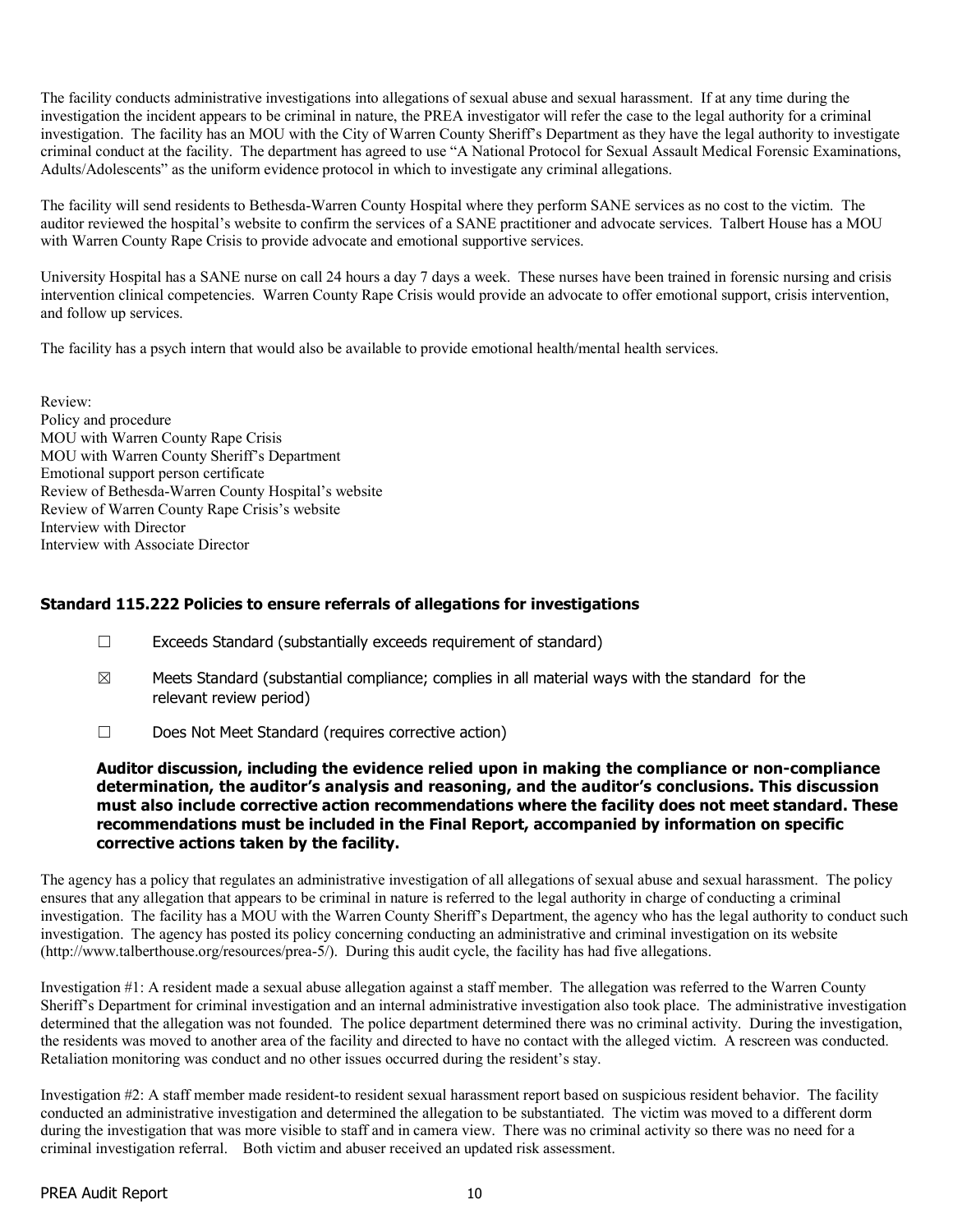Investigation #3: A resident made a written sexual harassment allegation against a staff member. The resident was placed in a different group during the administrative investigation. The allegation was investigated and determined to be unfounded.

Investigation #4: A resident made a verbal report of resident-to-resident sexual harassment to staff. The allegation was administrative investigated and determined to be unsubstantiated. The resident was moved during the investigation and accepted mental health services. The alleged abuser was removed from the program. There was no criminal activity so no criminal investigation referral was needed. The victim received an updated risk assessment.

Investigation #5: A resident made a verbal report of resident-to-resident sexual harassment to staff. The allegation was administratively investigated and determined to be substantiated. The resident was moved during the investigation and place on increased security watch. The abuser was removed from the program. There was no criminal activity so no criminal investigation referral was needed. The victim received an updated risk assessment.

Review: Policy and procedure Agency website Interview with PREA Coordinator Investigation reports Administrative reviews Retaliation reports

## Standard 115.231 Employee training

- ☐ Exceeds Standard (substantially exceeds requirement of standard)
- $\boxtimes$  Meets Standard (substantial compliance; complies in all material ways with the standard for the relevant review period)
- ☐ Does Not Meet Standard (requires corrective action)

Auditor discussion, including the evidence relied upon in making the compliance or non-compliance determination, the auditor's analysis and reasoning, and the auditor's conclusions. This discussion must also include corrective action recommendations where the facility does not meet standard. These recommendations must be included in the Final Report, accompanied by information on specific corrective actions taken by the facility.

All employees receive orientation training during their onboarding at Talbert House. This training includes PREA related topics. During this training staff learn from experienced trainers on practical and facility specific ways to manage PREA related situations. At training, staff also learn how to detect blind spot areas; conduct pat downs, strip searches, and transgender/intersex pat downs; and complete searches. The classroom part of the training includes:

Gender specific training Code of ethics PREA assessment and the use of screening information Resident reporting Boundaries Investigations First responder duties/coordinated response plan Resident rights under the PREA guidelines PREA policies Rights and responsibilities for incidents of sexual abuse, assault, harassment, and retaliation Symptoms of abuse LGBTI populations Victim medical/mental health care

In addition to orientation training on PREA topics, employees also receive, PREA related training annually. All training is tracked and a copy is kept in the employees file.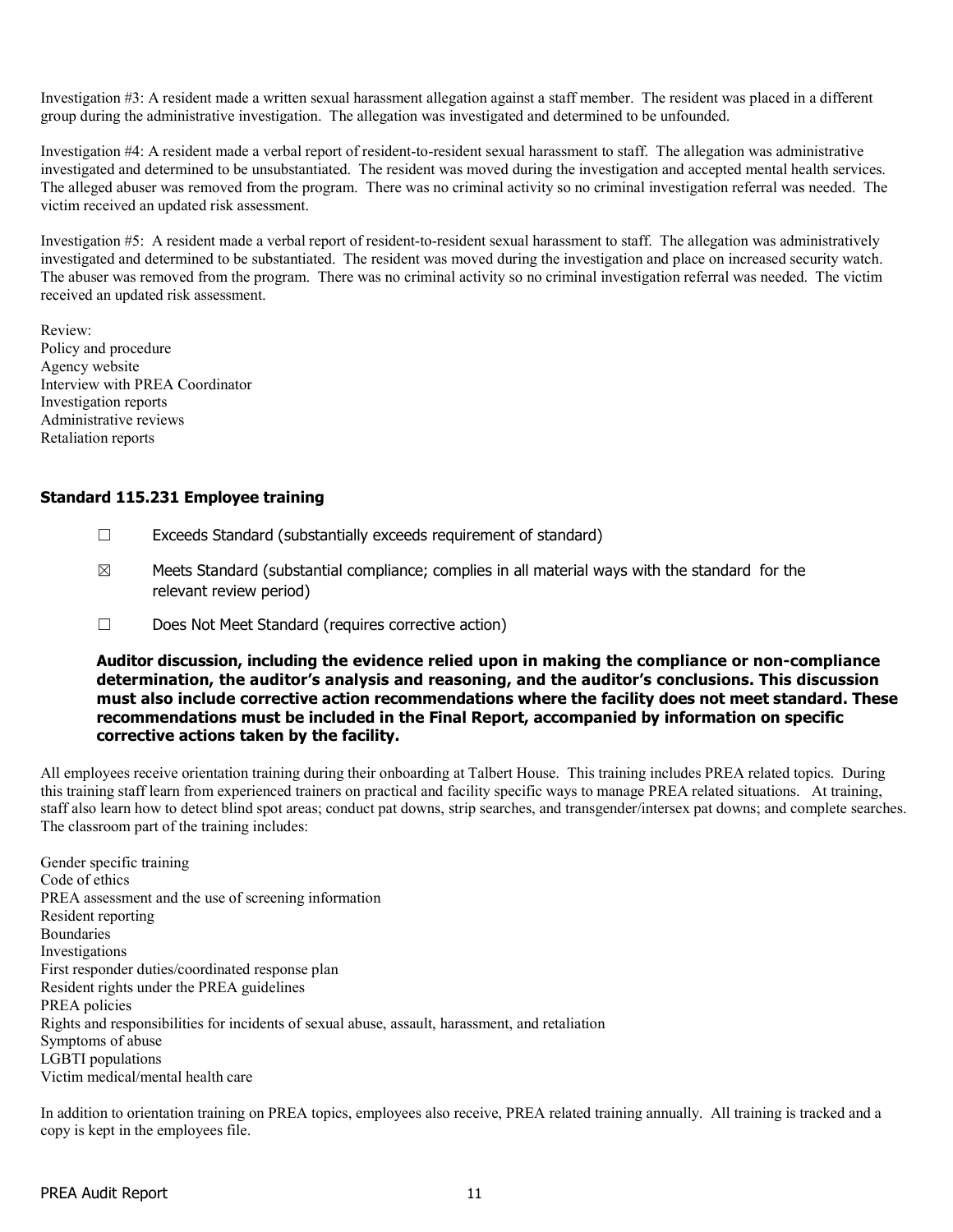#### CORRECTIVE ACTION:

The facility offers the required specific training identified in 115.231; however, the training is only mandatory during orientation. Staff members may choose Relias online training to fulfill the training requirement for other years. A review of the Relias online training showed that it lacked training on how to communicate effectively and professionally with residents including, lesbian, gay, bisexual, transgender, intersex, or gender non-conforming. This training is allowable for the off year of the biannual training requirement, but not on an annual basis.

#### FACILITY RESPONSE:

The PREA Coordinators met with all facility Directors and Associate Directors and clarified the training requirement. Talbert House offers training classes throughout the year via the agency's Institute for Training and Development that any staff member can attend. The facility Directors and Associate Directors will ensure staff participate in the facilitated training that covers all required topics on a biannual basis.

Review: Employee files Training curriculum Staff rosters Interview with Training Coordinator Interview with PREA Coordinator Interview with random staff Interview with Associate Director Interview with Director Court and Corrections Service Meeting Minutes

# Standard 115.232 Volunteer and contractor training

- $\Box$  Exceeds Standard (substantially exceeds requirement of standard)
- $\boxtimes$  Meets Standard (substantial compliance; complies in all material ways with the standard for the relevant review period)
- ☐ Does Not Meet Standard (requires corrective action)

Auditor discussion, including the evidence relied upon in making the compliance or non-compliance determination, the auditor's analysis and reasoning, and the auditor's conclusions. This discussion must also include corrective action recommendations where the facility does not meet standard. These recommendations must be included in the Final Report, accompanied by information on specific corrective actions taken by the facility.

The agency requires all contractors and volunteers to participate in training before having contact with residents. The training includes a review of the agency's zero tolerance policy, how to prevent, detect, and respond to allegations of sexual abuse and sexual harassment. All contractors and volunteers are required to sign verification of training. Visitors to the facility must read and acknowledge Talbert House's zero tolerance policy.

At the time of the audit, there were no contractors or volunteers in the facility.

Review: Policy and procedure Visitor zero tolerance acknowledgement form/sign-in sheet Contractor/volunteer zero tolerance acknowledgement form Interview with PREA Coordinator

#### Standard 115.233 Resident education

- ☐ Exceeds Standard (substantially exceeds requirement of standard)
- $\boxtimes$  Meets Standard (substantial compliance; complies in all material ways with the standard for the relevant review period)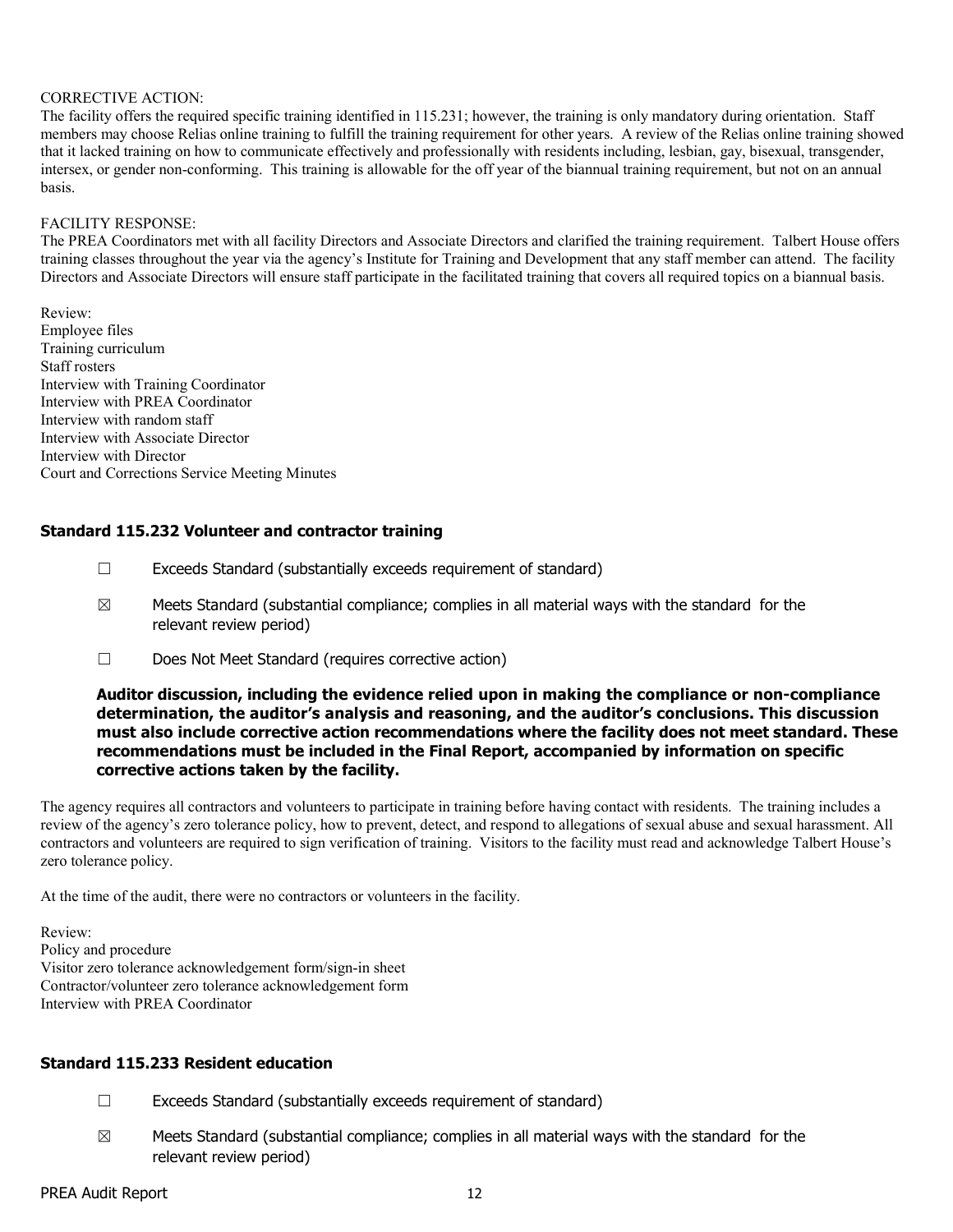☐ Does Not Meet Standard (requires corrective action)

#### Auditor discussion, including the evidence relied upon in making the compliance or non-compliance determination, the auditor's analysis and reasoning, and the auditor's conclusions. This discussion must also include corrective action recommendations where the facility does not meet standard. These recommendations must be included in the Final Report, accompanied by information on specific corrective actions taken by the facility.

All residents receive information at intake on the facility's zero tolerance policy. This information is reviewed with the resident to ensure that each resident knows how to report incidents or suspicions of sexual abuse or sexual harassment; their right to be free from sexual abuse, sexual harassment, and retaliation; and how to keep themselves safe while in the facility. If a resident is limited in English proficiency or another disability that prevents, normal communication, the facility will work with outside agencies to ensure each resident can benefit from the agency's efforts to prevent, detect, report, and respond to allegations of sexual abuse and sexual harassment.

At intake residents will receive brochures and other documentation that provides phone numbers and addresses to reporting and supportive agencies. This information is also documented throughout the facilities on posters located in conspicuous places. A more formal resident education concerning their rights and responsibilities under the PREA standards is given at a later time.

The facility provided the auditor with the documentation that is given to residents, and noted the posters located throughout the facility.

In total, eleven residents were interviewed by the auditor. The residents acknowledged receiving PREA education training and informational brochures from the facility. All residents reported feeling safe in the facility and comfortable enough with staff to report an allegation if necessary Residents were aware of the PREA postings and the toll free phone numbers available if they needed to contact a hotline or other supportive services.

Review: Policy and procedure Resident education curriculum Resident education roster Resident PREA brochure PREA posters Resident support documentation Facility tour Interview with random residents Interview with PREA Coordinator

## Standard 115.234 Specialized training: Investigations

- ☐ Exceeds Standard (substantially exceeds requirement of standard)
- $\boxtimes$  Meets Standard (substantial compliance; complies in all material ways with the standard for the relevant review period)
- ☐ Does Not Meet Standard (requires corrective action)

#### Auditor discussion, including the evidence relied upon in making the compliance or non-compliance determination, the auditor's analysis and reasoning, and the auditor's conclusions. This discussion must also include corrective action recommendations where the facility does not meet standard. These recommendations must be included in the Final Report, accompanied by information on specific corrective actions taken by the facility.

The agency has a policy concerning specialized training for PREA administrative investigators. All criminal investigations are referred to the local legal authority for investigation. CCC has two staff members that have received appropriate training on how to conduct an administrative investigation. The training included techniques for interviewing sexual abuse victims, proper use of Miranda and Garity Warnings, evidence collection in a confinement setting, and required evidence to substantiate a case for administrative or criminal investigation referral. The PREA coordinator has been trained as an administrative investigator trainer and provides support and guidance to facility investigators.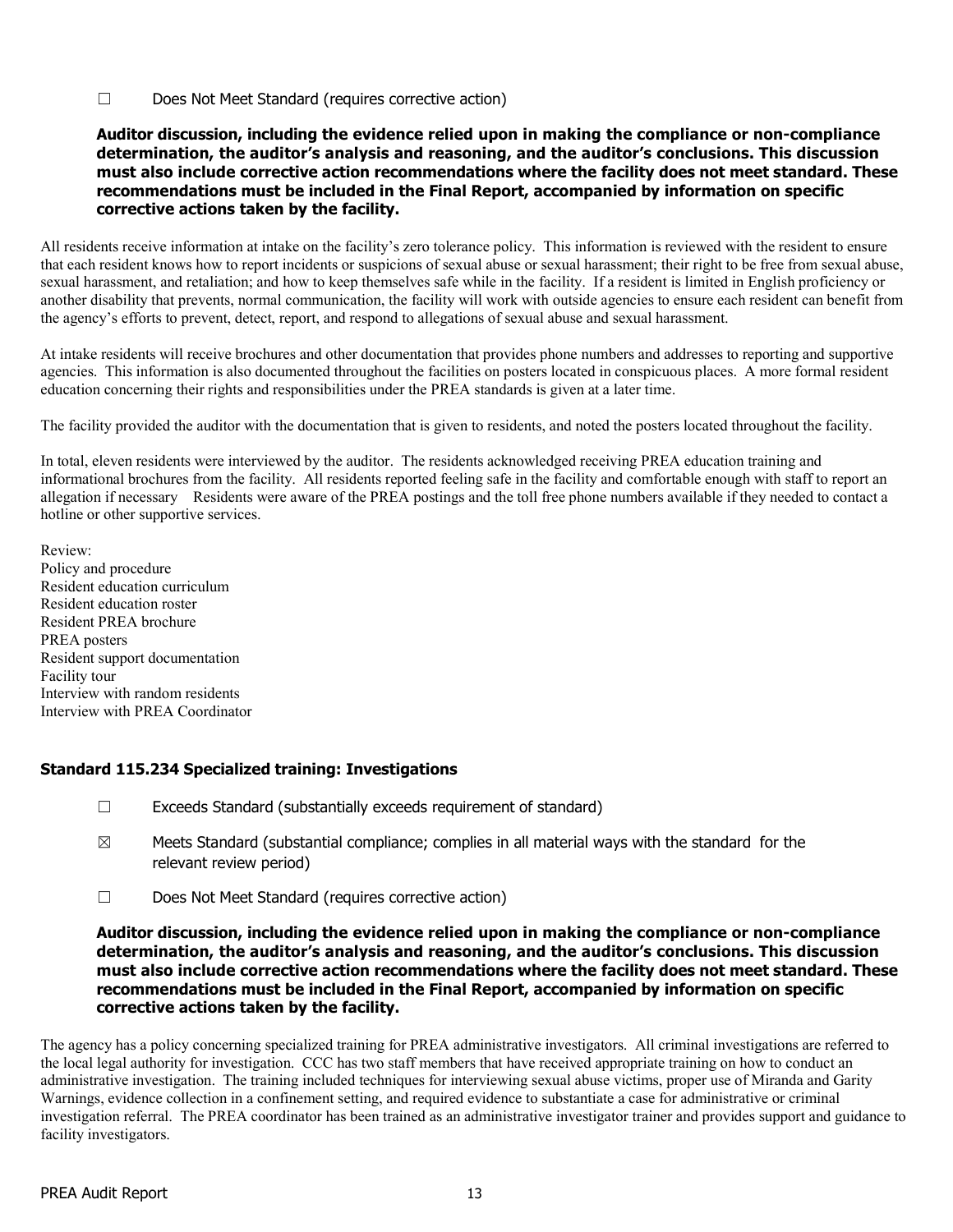Review: Policy and procedure Administrative investigator training curriculum Administrative investigator training certificate Interview with Associate Director Interview with PREA Coordinators

## Standard 115.235 Specialized training: Medical and mental health care

- $\Box$  Exceeds Standard (substantially exceeds requirement of standard)
- $\boxtimes$  Meets Standard (substantial compliance; complies in all material ways with the standard for the relevant review period)
- ☐ Does Not Meet Standard (requires corrective action)

Auditor discussion, including the evidence relied upon in making the compliance or non-compliance determination, the auditor's analysis and reasoning, and the auditor's conclusions. This discussion must also include corrective action recommendations where the facility does not meet standard. These recommendations must be included in the Final Report, accompanied by information on specific corrective actions taken by the facility.

The facility does offer in-house medical services however the medical staff will not perform a forensic examination. All residents requiring a forensic examination or sexual assault advocate services would be referred to community resources. The facility would use Bethesda-Warren County Hospital for SANE practitioners who are on call 24 hours a day 7 days a week free of charge. Residents needing mental health services would be first assessed by the facility psych intern and then referred out to services in the community. Advocate services for any resident needing services after a sexual abuse or sexual assault incident would receive services from Warren County Rape Crisis.

Review: Policy and procedure Bethesda-Warren County Hospital's website Warren County Rape Crisis website Warren County Rape Crisis MOU Interview with PREA Coordinator Interview with Case Manger

## Standard 115.241 Screening for risk of victimization and abusiveness

- $\Box$  Exceeds Standard (substantially exceeds requirement of standard)
- $\boxtimes$  Meets Standard (substantial compliance; complies in all material ways with the standard for the relevant review period)
- ☐ Does Not Meet Standard (requires corrective action)

Auditor discussion, including the evidence relied upon in making the compliance or non-compliance determination, the auditor's analysis and reasoning, and the auditor's conclusions. This discussion must also include corrective action recommendations where the facility does not meet standard. These recommendations must be included in the Final Report, accompanied by information on specific corrective actions taken by the facility.

All residents are screened within 72 hours from intake to assess their risk of vulnerability or abusiveness. The screening tool used includes all required criteria per the standard to accurately assess the resident's risk. The screening is completed by case management staff and a rescreen is completed before the resident reaches 30 days in the facility. Case managers have been trained on how to complete the assessment appropriately. Resident's assessments are referred to the clinician for further review and/or classification if a resident answers in the affirmative to any of the questions. The clinical supervisor also reviews assessments for accuracy. Per policy, a resident cannot be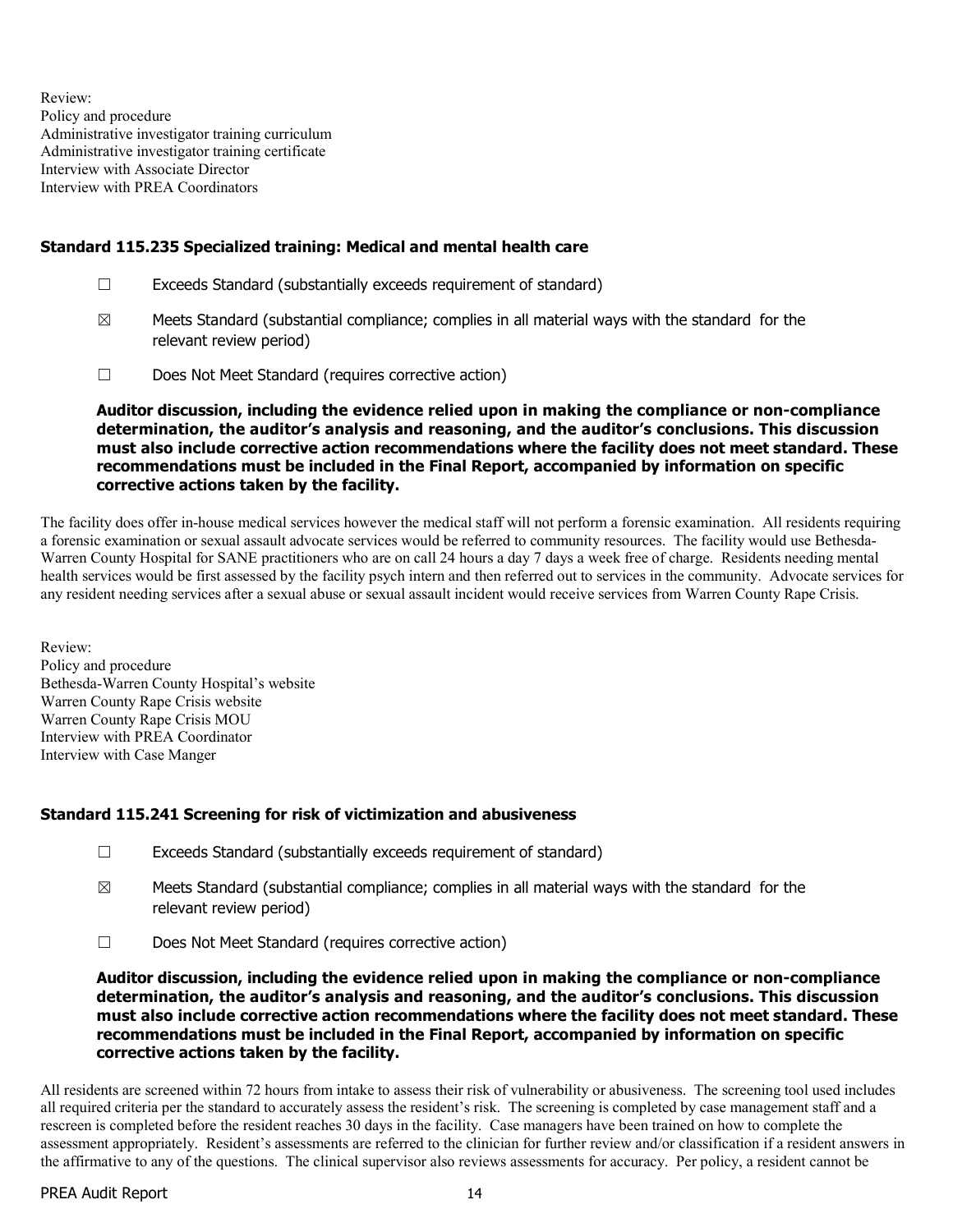disciplined for refusing to answers assessment questions.

Interviews with residents confirmed that they received an assessment at intake and a rescreening at a later date.

Interviews with staff confirmed they understood how to use the screening tool and kept all information confidential. The agency provides case managers with specific PREA training related to their responsibilities as a case manager which includes how to accurately complete an initial assessment and rescreen.

#### CORRECTIVE ACTION:

The facility's screening tool question as to perception is set up to get the residents perception as to whether others see him/her as being lesbian, gay, transgender, intersex, or gender non-conforming. The FAQ dated October 21, 2016 for this standard clarifies that the determination is based on the screener's perception.

#### FACILITY RESPONSE:

The screening tool and the procedure have been revised to direct staff to note their perception of the resident's LGBTI status. The Associate Directors have reviewed the new forms and process with case management staff. The auditor has reviewed the new form and meeting minutes.

Review: Policy and procedure PREA initial risk assessment PREA rescreen risk assessment Interview with case manger Interview with random residents New risk assessment forms Clinical staff meeting minutes

#### Standard 115.242 Use of screening information

- ☐ Exceeds Standard (substantially exceeds requirement of standard)
- $\boxtimes$  Meets Standard (substantial compliance; complies in all material ways with the standard for the relevant review period)
- ☐ Does Not Meet Standard (requires corrective action)

#### Auditor discussion, including the evidence relied upon in making the compliance or non-compliance determination, the auditor's analysis and reasoning, and the auditor's conclusions. This discussion must also include corrective action recommendations where the facility does not meet standard. These recommendations must be included in the Final Report, accompanied by information on specific corrective actions taken by the facility.

All residents who receive a classification as vulnerable based on their PREA screening assessment will be housed in a bed/room that provided the maximum supervision. Staff would be aware of their status and ensure the safety and security of the resident without knowing details of the assessment.

Besides housing, the information obtained in the assessment may be included in the resident's individual case plan. The resident and the case manager would create goals to work on while in treatment or the case manager may make community referrals for treatment. Residents could be referred the psych intern.

The facility has developed an appropriate plan to house transgender/intersex residents safely. The case manager would discuss with a transgender/intersex resident all available safety options and allow their views of their own safety to aid in determining housing and treatment options. Residents would be able to receive the same treatment benefits while being house in a manner that allows for safe housing, work, and program assignments.

During the interview, the Associate Director was able to clearly discuss the facility's plan to keep potential victims away from potential abusers during work, education, or program assignments. At this time, the facility does not have a resident that has identified as transgender or intersex.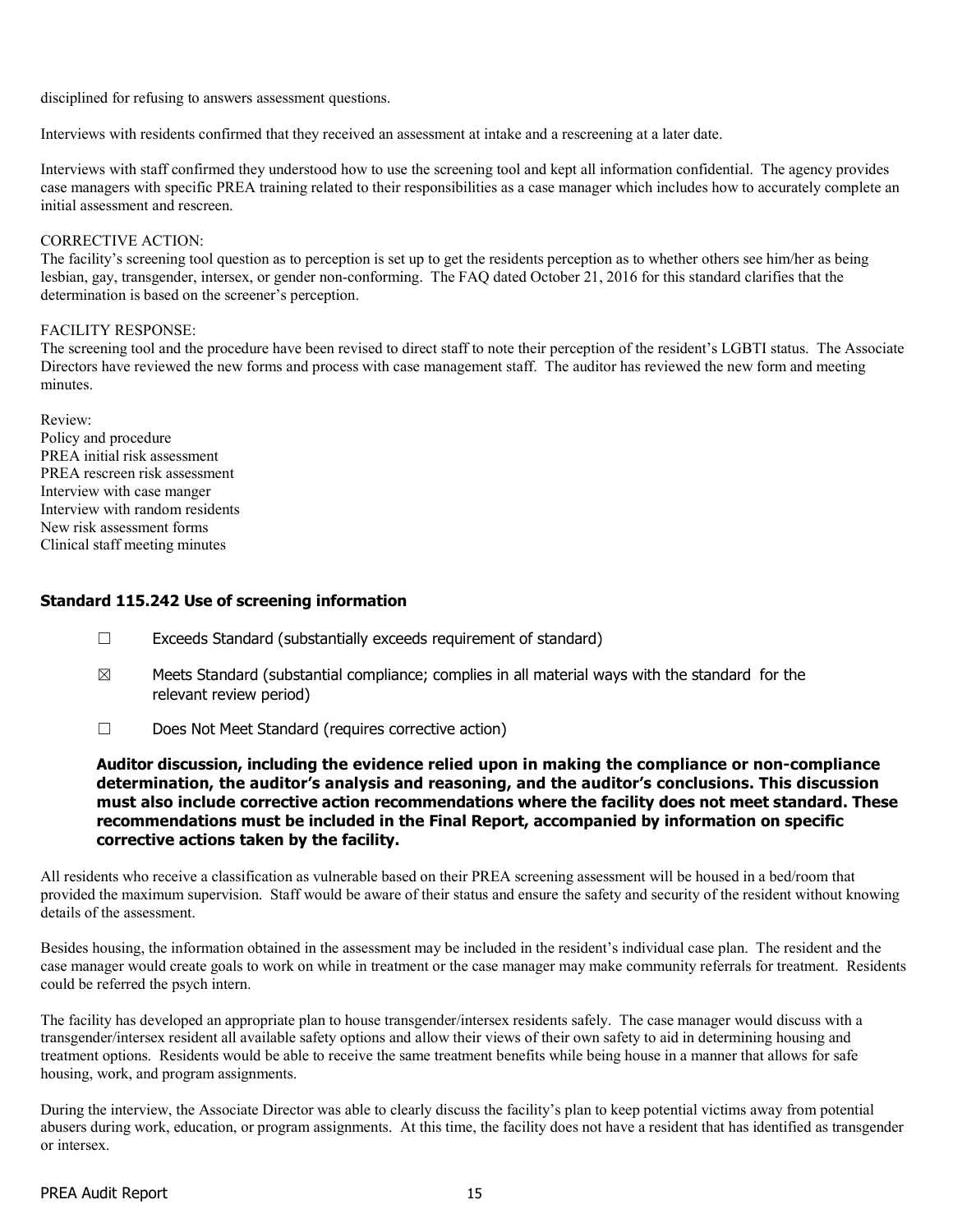Review: PREA assessment Interview with Case Manger Interview with Associate Director Interview with PREA Coordinator Interview with RA staff

#### Standard 115.251 Resident reporting

- ☐ Exceeds Standard (substantially exceeds requirement of standard)
- $\boxtimes$  Meets Standard (substantial compliance; complies in all material ways with the standard for the relevant review period)
- ☐ Does Not Meet Standard (requires corrective action)

Auditor discussion, including the evidence relied upon in making the compliance or non-compliance determination, the auditor's analysis and reasoning, and the auditor's conclusions. This discussion must also include corrective action recommendations where the facility does not meet standard. These recommendations must be included in the Final Report, accompanied by information on specific corrective actions taken by the facility.

The residents at CCC have multiple ways of reporting sexual abuse or sexual harassment. Posters throughout the facility indicate how residents can report to Talbert House staff as well as how to report to an outside agency. Interviews with the residents indicate that they are aware of all means of reporting and that they could report anonymously. They received the information at intake, during orientation training, and in case manager meetings.

The facility allows for free calls to the reporting entities. Residents have access to a free phones in the facility, which they can use to make a report.

All residents received information at intake and in their handbooks regarding PREA reporting. Staff received information on how to privately report during staff training.

The facility has investigated six allegations during this audit cycle. Residents reported allegations in five of these incidences.

Review: PREA postings PREA brochure Resident PREA education curriculum Facility tour Interview with random residents Interview with random staff Interview with PREA Coordinator Investigation reports

## Standard 115.252 Exhaustion of administrative remedies

- $\Box$  Exceeds Standard (substantially exceeds requirement of standard)
- $\boxtimes$  Meets Standard (substantial compliance; complies in all material ways with the standard for the relevant review period)
- ☐ Does Not Meet Standard (requires corrective action)

Auditor discussion, including the evidence relied upon in making the compliance or non-compliance determination, the auditor's analysis and reasoning, and the auditor's conclusions. This discussion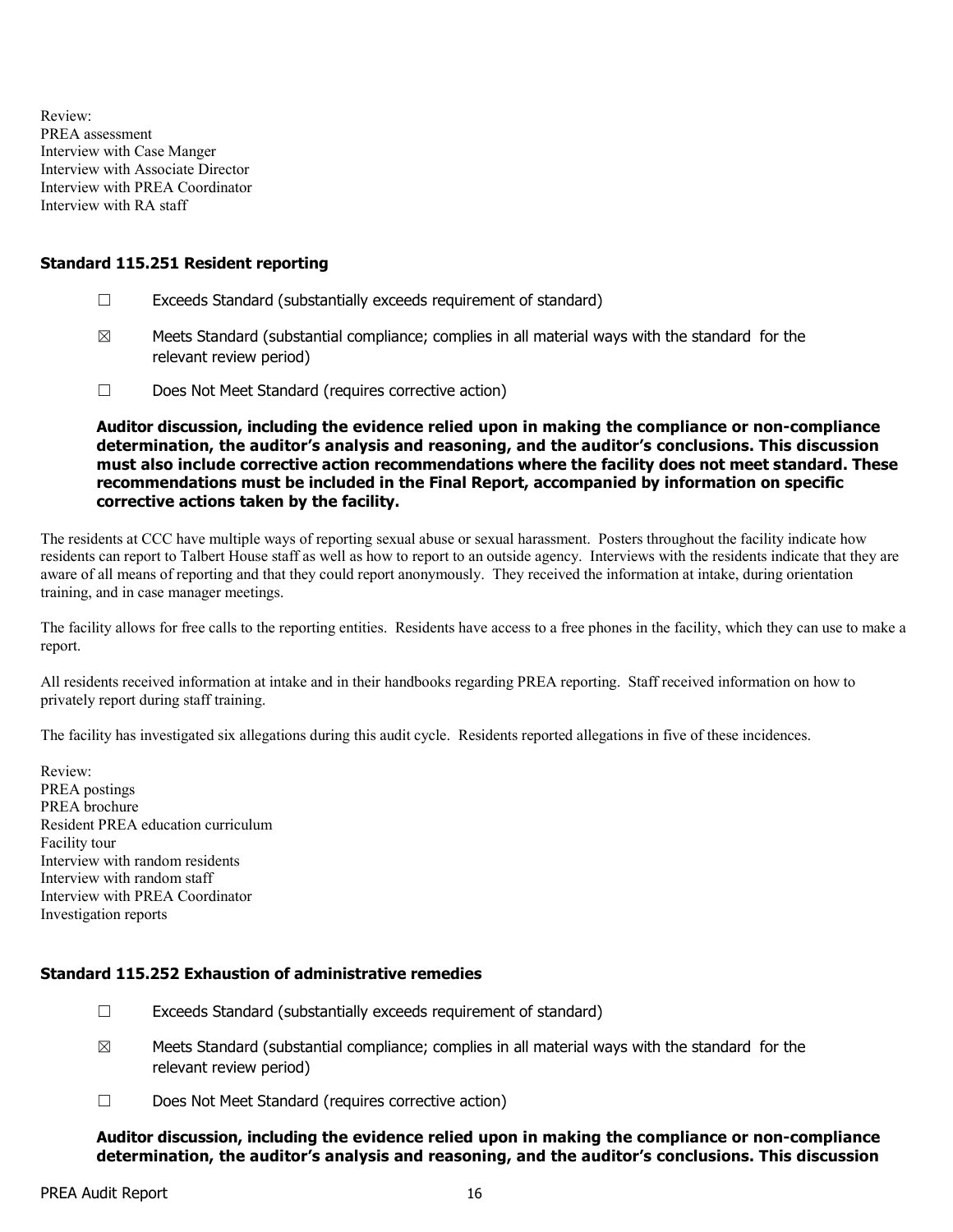## must also include corrective action recommendations where the facility does not meet standard. These recommendations must be included in the Final Report, accompanied by information on specific corrective actions taken by the facility.

Talbert House has a grievance policy which does not assess a time limit for filing a grievance alleging sexual abuse or sexual harassment. The agency will respond to a grievance within five working days and has several levels of appeals. Should staff need more time to investigate or respond to the resident, staff will notify the resident of the extension and provide a date a decision will be made. Residents are informed that they are not required to use the grievance system in order to make an allegation of sexual abuse and sexual harassment, and that there are no time limits to reporting. Residents are also notified that third party sources can assist in the grievance process and that they can file a sexual abuse or sexual harassment grievance on behalf of another resident. Grievances forms are available to residents and can be returned to any staff member.

During random resident interviews, each responded that they were informed of the grievance process at intake. The grievance policy is also outlined in the resident handbook which each resident has verified they received at intake. No resident interviewed has used the grievance system to report an allegation of sexual abuse or sexual harassment. The auditor discussed with the residents response times to any type of grievance and those who have filed various grievances received a response from the agency within the specified time limit.

The facility Associate Director reviewed the grievance process with the auditor and the various levels of appeals available to residents. Residents who allege substantial risk of imminent sexual abuse will be immediately protected. The victim can be moved to another room or facility or the abuser can be moved to another room or facility. Agency practice is to place any staff member who is the subject of a sexual abuse or sexual harassment allegation on administrative leave.

Review: Policy and procedure Interview with random residents Interview with Associate Director Interview with PREA Coordinator

#### Standard 115.253 Resident access to outside confidential support services

- ☐ Exceeds Standard (substantially exceeds requirement of standard)
- $\boxtimes$  Meets Standard (substantial compliance; complies in all material ways with the standard for the relevant review period)
- ☐ Does Not Meet Standard (requires corrective action)

Auditor discussion, including the evidence relied upon in making the compliance or non-compliance determination, the auditor's analysis and reasoning, and the auditor's conclusions. This discussion must also include corrective action recommendations where the facility does not meet standard. These recommendations must be included in the Final Report, accompanied by information on specific corrective actions taken by the facility.

The facility has a MOU with Warren County Rape Crisis to provide victim advocate services or emotional support services related to sexual abuse. Warren County Rape Crisis has provided residents with their address and hotline number in order to obtain these services or make a sexual abuse or sexual harassment report.

The facility informs residents the limits of confidentiality when using these services during orientation group. Staff with licensure also inform residents about the limits of confidentiality when discussing issues with them.

Interviews with residents indicate that they have received the phone number and address of the Warren County Rape Crisis and understand that reporting an allegation to the center could result in a mandatory reporting of the allegation. The address and phone number to Warren County Rape Crisis is on posters located throughout the facility.

Review: MOU with Warren County Rape Crisis Facility tour Interview with random residents Interview with Associate Director

PREA Audit Report 17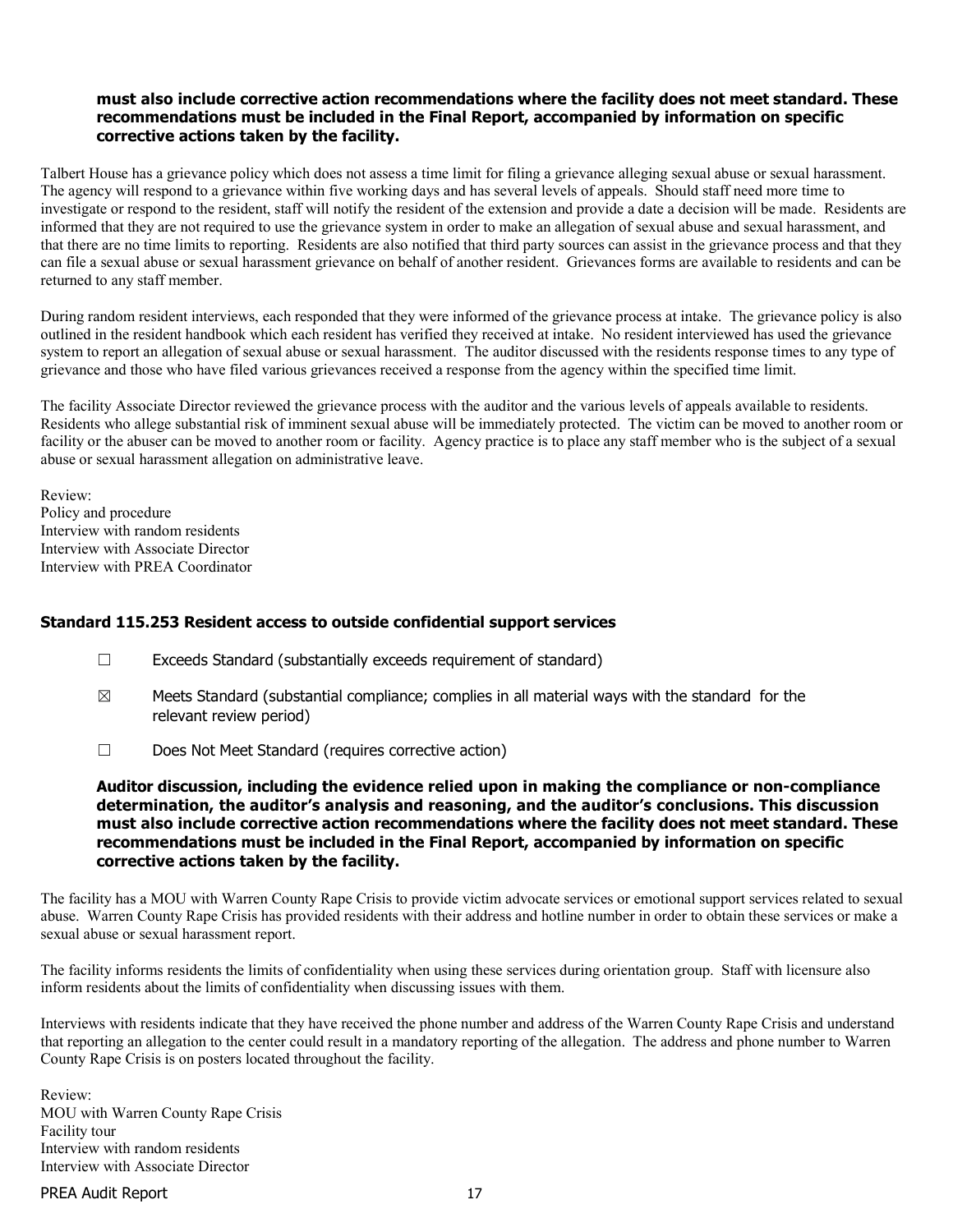Postings

# Standard 115.254 Third-party reporting

- ☐ Exceeds Standard (substantially exceeds requirement of standard)
- $\boxtimes$  Meets Standard (substantial compliance; complies in all material ways with the standard for the relevant review period)
- ☐ Does Not Meet Standard (requires corrective action)

#### Auditor discussion, including the evidence relied upon in making the compliance or non-compliance determination, the auditor's analysis and reasoning, and the auditor's conclusions. This discussion must also include corrective action recommendations where the facility does not meet standard. These recommendations must be included in the Final Report, accompanied by information on specific corrective actions taken by the facility.

The agency has posted on its website ways that anyone can report sexual abuse or sexual harassment on behalf of a resident. Residents are also educated that they can report to family members who can then make a third party report. This information is also on posters located in the visitation room.

The facility has not had a third party report during this audit cycle.

Review: Agency website Facility tour Interviews with random residents

## Standard 115.261 Staff and agency reporting duties

- ☐ Exceeds Standard (substantially exceeds requirement of standard)
- $\boxtimes$  Meets Standard (substantial compliance; complies in all material ways with the standard for the relevant review period)
- ☐ Does Not Meet Standard (requires corrective action)

#### Auditor discussion, including the evidence relied upon in making the compliance or non-compliance determination, the auditor's analysis and reasoning, and the auditor's conclusions. This discussion must also include corrective action recommendations where the facility does not meet standard. These recommendations must be included in the Final Report, accompanied by information on specific corrective actions taken by the facility.

The agency has a policy that requires all staff to immediately report any knowledge, suspicion, or information regarding an incident of sexual abuse, sexual harassment, or retaliation, including third party and anonymous reports. The staff have been give instruction on how to document the report in a way which limits access to that information, and to only share that information with staff in order to make treatment, investigation, or other security decisions. All allegations of sexual abuse or harassment are referred to the Associate Director and PREA Coordinator for investigation.

Staff interviewed, including line staff and facility leadership, understood their duty to report and were trained appropriately on the agency's PREA reporting policies. Staff indicated that they would have no trouble reporting any allegation or suspicion of sexual abuse, sexual harassment, or retaliation even if it was against another staff member. The facility has investigated an allegation that was reported based on staff suspicion.

All staff members who have licensure are required to inform residents of their status and the limits of confidentiality. These staff members maintain their duty report any allegation made to them.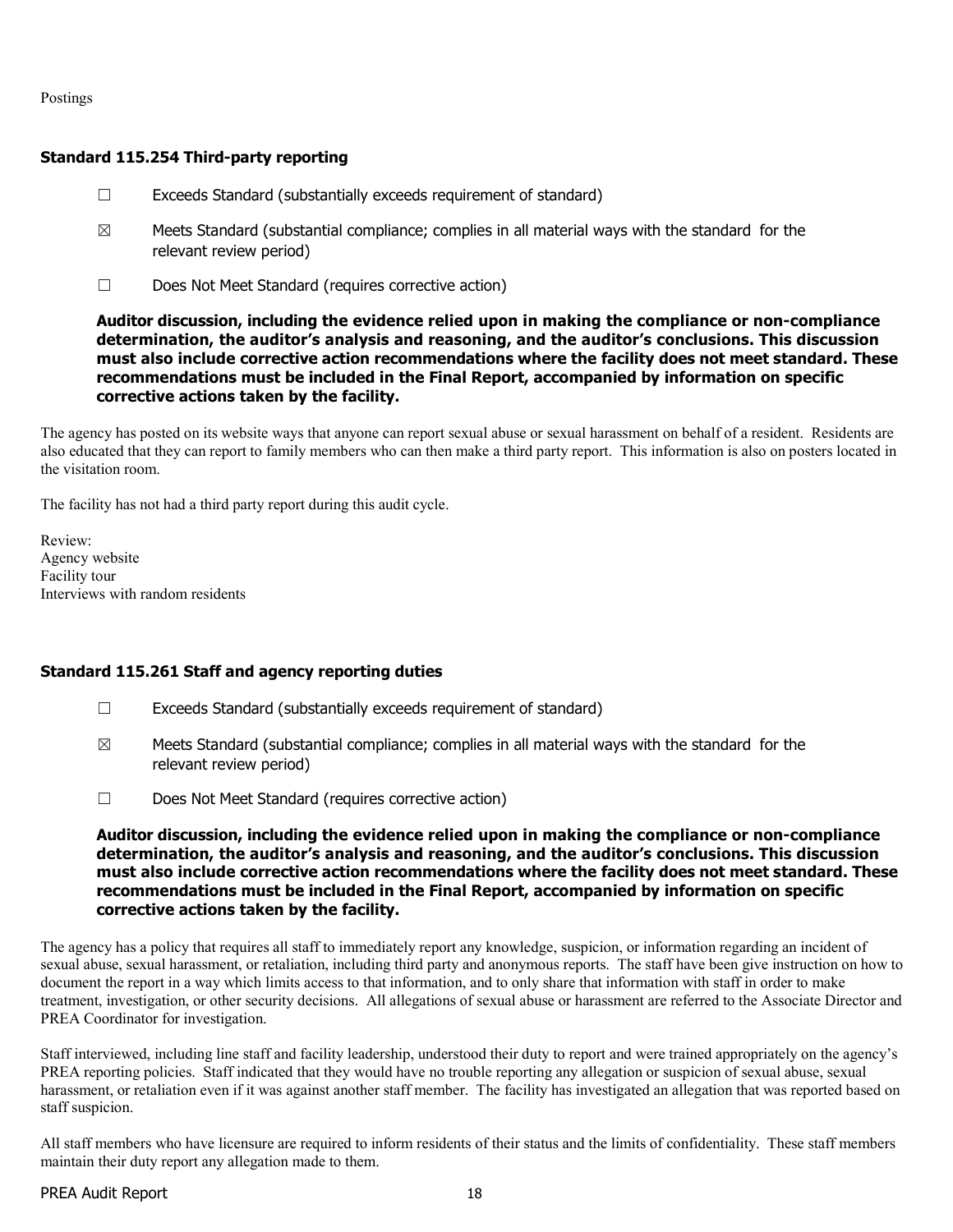The facility does not accept any resident that is under the age of 18 and does not have a duty to report to child protective services. The facility would make a report to adult protective services if the alleged victim was classified as a vulnerable adult.

Review: Policy and procedure Employee training curriculum Interviews with random staff Interview with Associate Director Interview with PREA Coordinator Investigation report

#### Standard 115.262 Agency protection duties

- ☐ Exceeds Standard (substantially exceeds requirement of standard)
- $\boxtimes$  Meets Standard (substantial compliance; complies in all material ways with the standard for the relevant review period)
- ☐ Does Not Meet Standard (requires corrective action)

#### Auditor discussion, including the evidence relied upon in making the compliance or non-compliance determination, the auditor's analysis and reasoning, and the auditor's conclusions. This discussion must also include corrective action recommendations where the facility does not meet standard. These recommendations must be included in the Final Report, accompanied by information on specific corrective actions taken by the facility.

The facility has a plan to protect residents from imminent sexual abuse. The facility has several dorm units that a resident can be moved to in order to facilitate protection. The facility could utilize one of the other dorms or holding cell if necessary to protect a resident from imminent sexual abuse. The agency can move a staff member to another area of the building, move to another facility or place a staff member on administrative leave if they are the subject of a sexual abuse of sexual harassment investigation.

An interview with the Associate Director and both PREA Coordinators discussed the process for ensuring resident safety and making a move if necessary. The facility has moved residents beds or dorms in order to protect the resident. Staff have been assigned to other areas of the facility during the course of an investigation.

The auditor was left with the impression from the interviews with residents and staff that resident safety was paramount to the staff and that any necessary changes that would not jeopardize the safety and security of the facility would be made.

Review: Police and procedure Interview with Associate Director Interview with RA staff Interview with Case Manger Interview with PREA Coordinator Investigation reports

## Standard 115.263 Reporting to other confinement facilities

- $\Box$  Exceeds Standard (substantially exceeds requirement of standard)
- $\boxtimes$  Meets Standard (substantial compliance; complies in all material ways with the standard for the relevant review period)
- ☐ Does Not Meet Standard (requires corrective action)

#### PREA Audit Report 19 Auditor discussion, including the evidence relied upon in making the compliance or non-compliance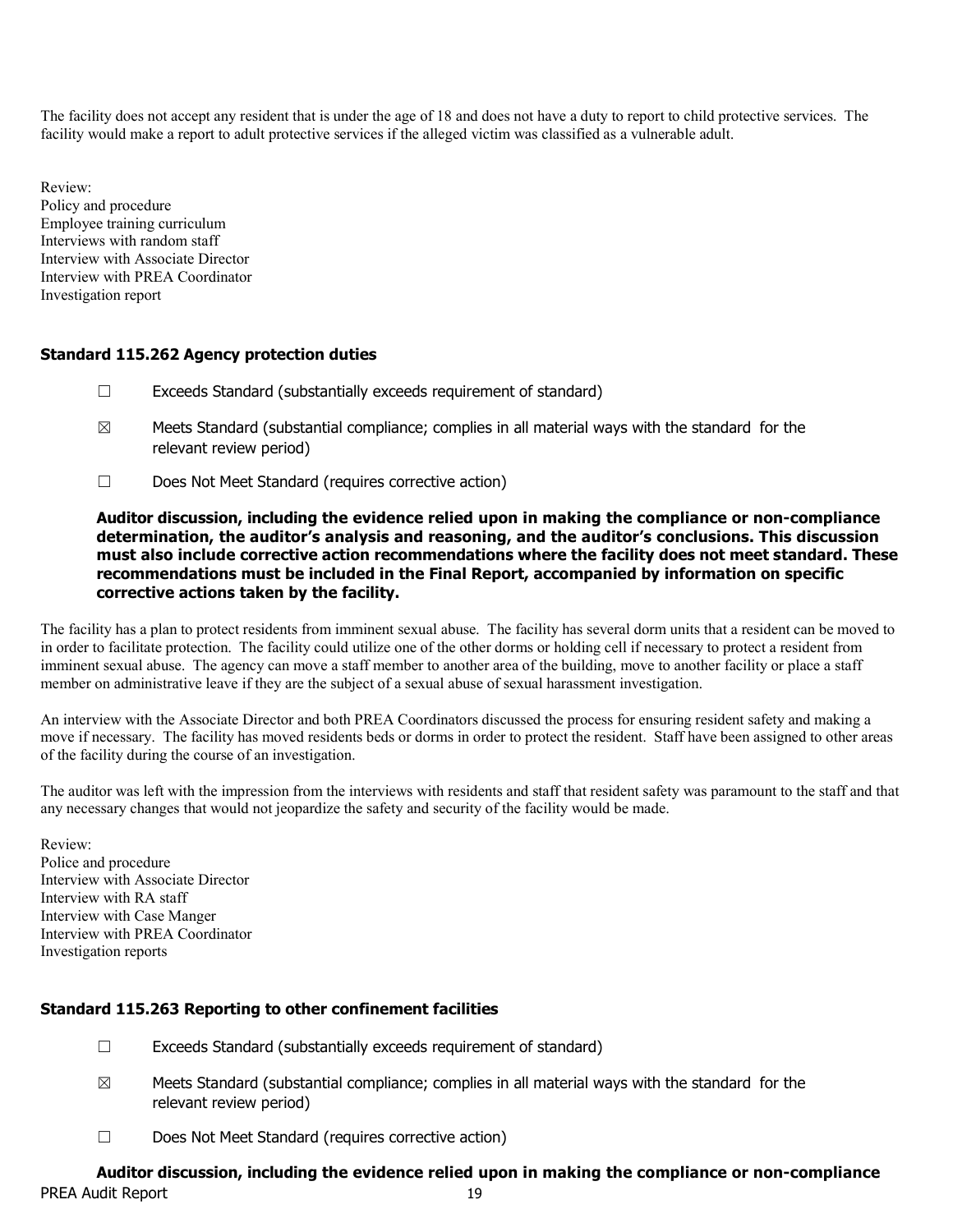## determination, the auditor's analysis and reasoning, and the auditor's conclusions. This discussion must also include corrective action recommendations where the facility does not meet standard. These recommendations must be included in the Final Report, accompanied by information on specific corrective actions taken by the facility.

The agency has a policy that requires the facility Director to report to the head of another facility any allegation made against that facility within 72 hours of receiving the allegation. The Director is responsible for documenting the report and making notification of such report to the PREA Coordinator. Should a report be made to the facility that a resident at another facility is making an allegation toward someone in their agency; the Associate Director shall ensure that the allegation is fully investigated.

An interview with the Associate Director indicated that the facility has not received a report from another institution, nor has the facility made a report to another institution.

Review: Policy and procedure Interview with PREA Coordinator Interview with Associate Director

#### Standard 115.264 Staff first responder duties

- ☐ Exceeds Standard (substantially exceeds requirement of standard)
- $\boxtimes$  Meets Standard (substantial compliance; complies in all material ways with the standard for the relevant review period)
- ☐ Does Not Meet Standard (requires corrective action)

#### Auditor discussion, including the evidence relied upon in making the compliance or non-compliance determination, the auditor's analysis and reasoning, and the auditor's conclusions. This discussion must also include corrective action recommendations where the facility does not meet standard. These recommendations must be included in the Final Report, accompanied by information on specific corrective actions taken by the facility.

The agency has a policy requiring all staff be trained on first responder duties. The duties vary from non-security staff to security staff. All staff are supplied the required first responder training. The facility has a detailed sexual abuse, assault, harassment response procedure for any incident of sexual abuse. This plan is located in the compliance manual stored at the main post. The response procedure includes where to place an alleged abuser when separating from the victim so that the abuse cannot destroy any evidence, preserving evidence until the local legal authority can collect the evidence, requesting that the alleged victim not do anything to destroy evidence including washing, brushing teeth changing clothes, performing bodily functions, smoking, drinking, or eating, reporting allegation to the local authorities and to the facility Associate Director or the manager on call and the PREA Coordinator.

Non-security staff are required per policy to contact a security staff member and make a request that the alleged victim not take any action that could destroy evidence.

During staff interviews, both security and non-security staff have acknowledged their training of the first responder duties. The staff was able to specifically identify the steps they are to take as a security or non-security staff and knew the location of the sexual abuse, assault harassment response procedure.

Review: Policy and procedure Facility tour First Responder Duties in Compliance Manual Interview with random staff Interview with Associate Director Interview with PREA Coordinator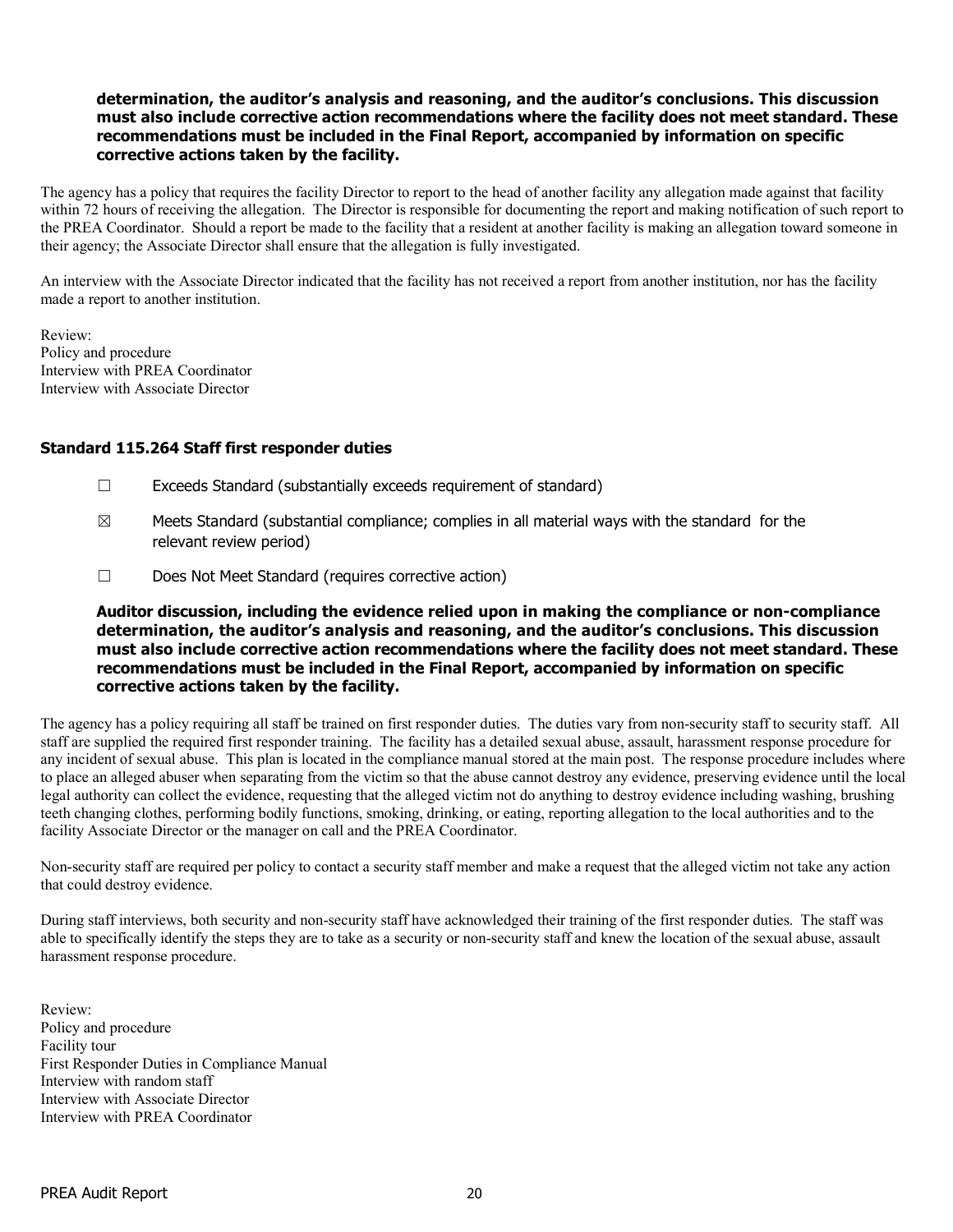#### Standard 115.265 Coordinated response

- $\Box$  Exceeds Standard (substantially exceeds requirement of standard)
- $\boxtimes$  Meets Standard (substantial compliance; complies in all material ways with the standard for the relevant review period)
- ☐ Does Not Meet Standard (requires corrective action)

Auditor discussion, including the evidence relied upon in making the compliance or non-compliance determination, the auditor's analysis and reasoning, and the auditor's conclusions. This discussion must also include corrective action recommendations where the facility does not meet standard. These recommendations must be included in the Final Report, accompanied by information on specific corrective actions taken by the facility.

The agency has developed a Sexual Abuse, Sexual Assault, Sexual Harassment Reporting Form to walk staff members through the coordinated response plan. The plan list the required steps and is posted in the Compliance Manual located at the main post. The steps listed are specific and detailed enough for staff to follow in the event of a sexual abuse/sexual assault incident. The list starts with the first responder duties and refers the staff member to call the local authorities and the Associate Director or Manager on Call as well as the PREA Coordinator.

The Associate Director will follow up with the local authorities until completion of the investigation. An administrative investigation will not take place until after the criminal investigation is completed or in conjunction with the local legal authority.

The staff will offer the victim access to a forensic medical exam at Bethesda-Warren County Hospital, victim advocate services from Warren County Rape Crisis, and if the advocate services are not readily available a qualified staff member who has been trained as an emotional support person will assist. The advocate will accompany the victim to the medical exam and any investigative interviews. In cases of sexual assault or sexual abuse, the victim's mental health will be evaluated by the agency psych intern. The psych intern will update the PREA Coordinator on the victim's need for additional services.

The case manager or designee will be responsible for the 90 day retaliation monitoring and status checks.

Review: Policy and procedure Sexual abuse, assault, harassment reporting form Interview with PREA Coordinator Interview with Associate Director Interview with staff Interview with RA Practitioner

## Standard 115.266 Preservation of ability to protect residents from contact with abusers

- ☐ Exceeds Standard (substantially exceeds requirement of standard)
- ☐ Meets Standard (substantial compliance; complies in all material ways with the standard for the relevant review period)
- ☐ Does Not Meet Standard (requires corrective action)

Auditor discussion, including the evidence relied upon in making the compliance or non-compliance determination, the auditor's analysis and reasoning, and the auditor's conclusions. This discussion must also include corrective action recommendations where the facility does not meet standard. These recommendations must be included in the Final Report, accompanied by information on specific corrective actions taken by the facility.

N/A: The PREA Coordinator reports that the facility does not have a union nor does it enter into any contracts with employees.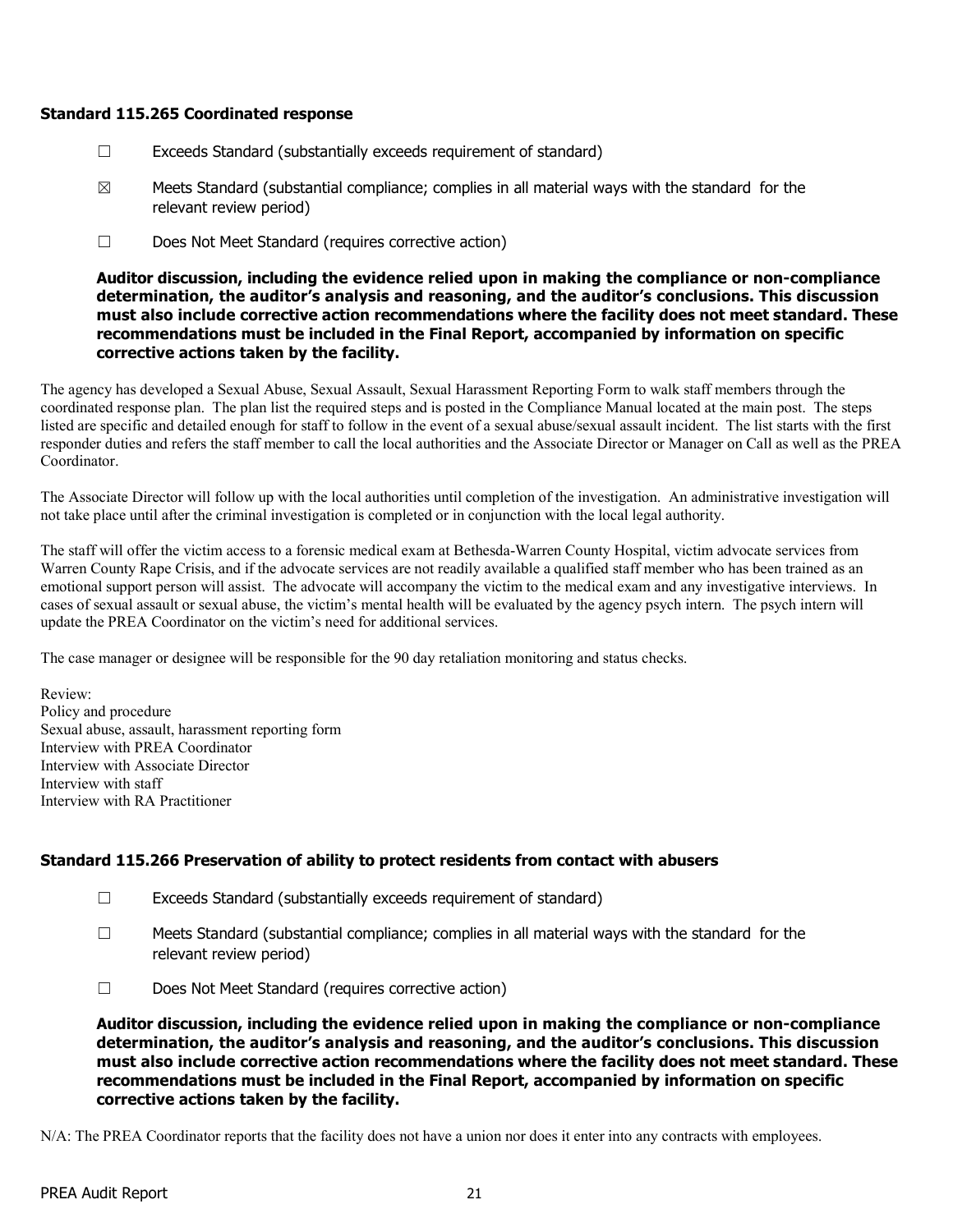### Standard 115.267 Agency protection against retaliation

- ☐ Exceeds Standard (substantially exceeds requirement of standard)
- $\boxtimes$  Meets Standard (substantial compliance; complies in all material ways with the standard for the relevant review period)
- ☐ Does Not Meet Standard (requires corrective action)

Auditor discussion, including the evidence relied upon in making the compliance or non-compliance determination, the auditor's analysis and reasoning, and the auditor's conclusions. This discussion must also include corrective action recommendations where the facility does not meet standard. These recommendations must be included in the Final Report, accompanied by information on specific corrective actions taken by the facility.

The agency has a policy designed to protect residents and staff who report sexual abuse or sexual harassment or cooperate with an investigation from retaliation from other residents or staff. The protection measures include bed moves, dorm moves, facility moves, and administrative leaves for staff. Should a resident or staff member make a request, an emotional support person will be available for services.

The Associate Director or designee would be responsible for monitoring the conduct, and treatment of residents or staff who report sexual abuse. The monitoring of residents who report abuse would also include periodic status checks and resident disciplinary records, housing, program changes, or negative performance reviews or reassignments of staff. The monitoring would continue past 90 days if need is indicated. Monitoring would cease if the allegation has been determined to be unfounded.

The facility has made facility moves for victims and alleged abusers during investigations in order to protect against retaliation.

The auditor was able to interview the Associate Director as well as the Clinical Supervisor to confirm the retaliation monitoring process and the measures the facility would employ to ensure that a resident or staff member would be protected from retaliation.

Review: Policy and procedure Retaliation monitoring form Interview with Associate Director Interview with PREA Coordinator Interview with Clinical Supervisor Investigation reports

## Standard 115.271 Criminal and administrative agency investigations

- ☐ Exceeds Standard (substantially exceeds requirement of standard)
- $\boxtimes$  Meets Standard (substantial compliance; complies in all material ways with the standard for the relevant review period)
- ☐ Does Not Meet Standard (requires corrective action)

Auditor discussion, including the evidence relied upon in making the compliance or non-compliance determination, the auditor's analysis and reasoning, and the auditor's conclusions. This discussion must also include corrective action recommendations where the facility does not meet standard. These recommendations must be included in the Final Report, accompanied by information on specific corrective actions taken by the facility.

The facility conducts administrative investigations but does not conduct criminal investigations. Criminal investigations would be completed by Warren County Sheriff's Department. The facility has five allegations during this audit cycle.

Investigation #1: A resident made a sexual abuse allegation against a staff member. The allegation was referred to the Warren County Sheriff's Department for criminal investigation and an internal administrative investigation also took place. The administrative investigation determined that the allegation was not founded. The police department determined there was no criminal activity. During the investigation,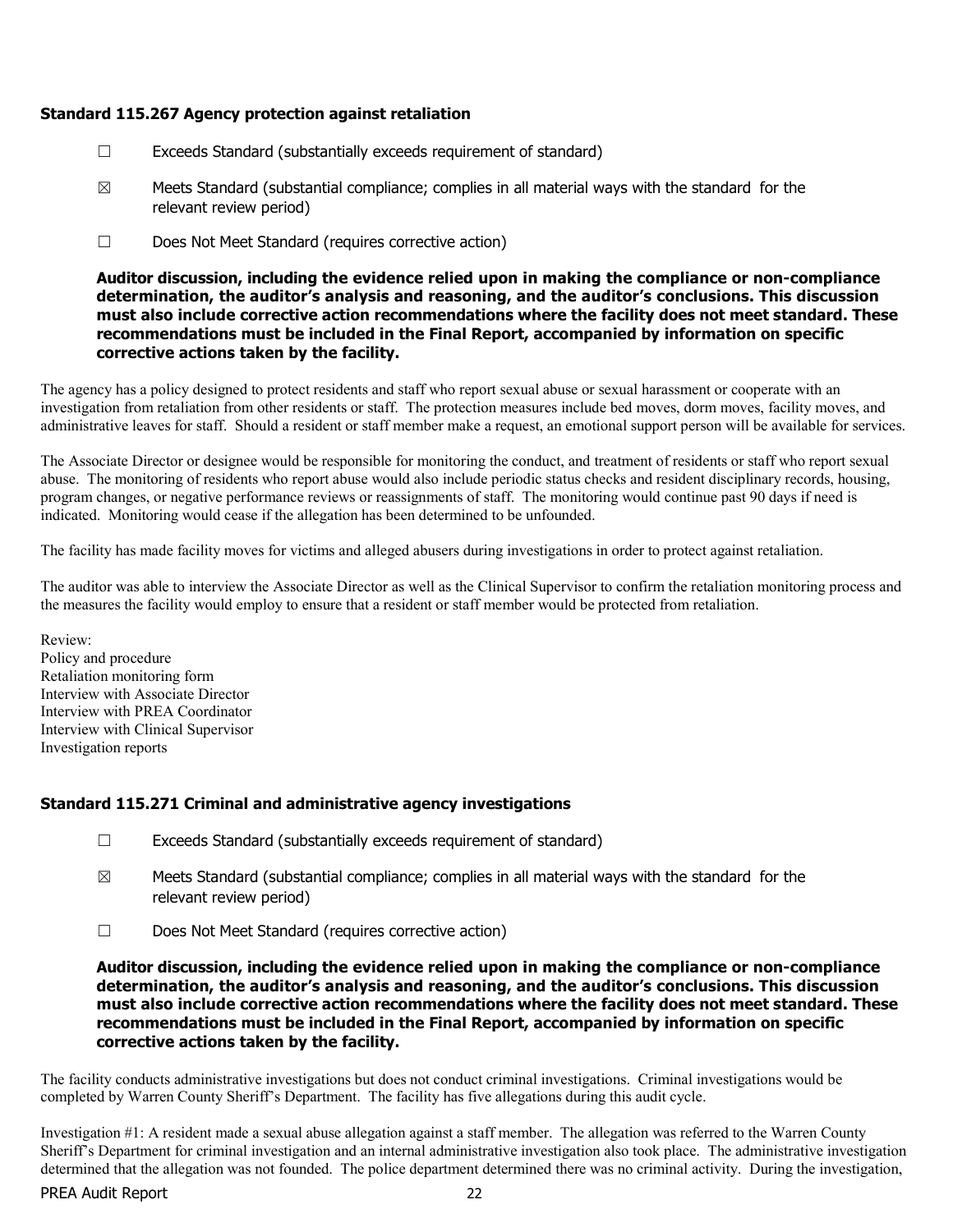the residents was moved to another area of the facility and directed to have no contact with the alleged victim. A rescreen was conducted. Retaliation monitoring was conduct and no other issues occurred during the resident's stay.

Investigation #2: A staff member made resident-to resident sexual harassment report based on suspicious resident behavior. The facility conducted an administrative investigation and determined the allegation to be substantiated. The victim was moved to a different dorm during the investigation that was more visible to staff and in camera view. There was no criminal activity so there was no need for a criminal investigation referral. Both victim and abuser received an updated risk assessment.

Investigation #3: A resident made a written sexual harassment allegation against a staff member. The resident was placed in a different group during the administrative investigation. The allegation was investigated and determined to be unfounded.

Investigation #4: A resident made a verbal report of resident-to-resident sexual harassment to staff. The allegation was administrative investigated and determined to be unsubstantiated. The resident was moved during the investigation and accepted mental health services. The alleged abuser was removed from the program. There was no criminal activity so no criminal investigation referral was needed. The victim received an updated risk assessment.

Investigation #5: A resident made a verbal report of resident-to-resident sexual harassment to staff. The allegation was administratively investigated and determined to be substantiated. The resident was moved during the investigation and place on increased security watch. The abuser was removed from the program. There was no criminal activity so no criminal investigation referral was needed. The victim received an updated risk assessment.

The facility has a trained administrative investigator and the PREA Coordinator is a trained investigator as well.

The auditor sat with the PREA Coordinator and the PREA Investigator to review the process for how the investigator completes an investigation. The investigator discussed the review of any camera footage if available, interviewing the alleged victim, witness, and abuser, and review if there has been previous complains made against the suspected abuser. At no time does the investigator use status as a resident or staff member to determine credibility. The facility does not use a polygraph examination as part of an administrative investigation. All allegations will receive an administrative investigation regardless of whether the alleged victim or abuser is no longer employed or in the control of the agency.

All allegations are documented and reviewed by the Risk Management Committee. The report is comprehensive in the information it collects from the beginning to the disposition of the allegation. If a Sexual Abuse Review Team meeting and retaliation monitoring is necessary, the investigator will denote the time of the SART meeting and who is responsible for retaliation monitoring.

The PREA Coordinator confirmed the retention schedule of for as long as the person is incarcerated or employed with the agency plus five years. The Associate Director is responsible for maintaining contact with the legal local authority when the investigation has been referred for criminal investigation.

Review: Policy and procedure Investigation reports Interview with PREA Coordinator Interview with Associate Director

## Standard 115.272 Evidentiary standard for administrative investigations

- ☐ Exceeds Standard (substantially exceeds requirement of standard)
- $\boxtimes$  Meets Standard (substantial compliance; complies in all material ways with the standard for the relevant review period)
- ☐ Does Not Meet Standard (requires corrective action)

Auditor discussion, including the evidence relied upon in making the compliance or non-compliance determination, the auditor's analysis and reasoning, and the auditor's conclusions. This discussion must also include corrective action recommendations where the facility does not meet standard. These recommendations must be included in the Final Report, accompanied by information on specific corrective actions taken by the facility.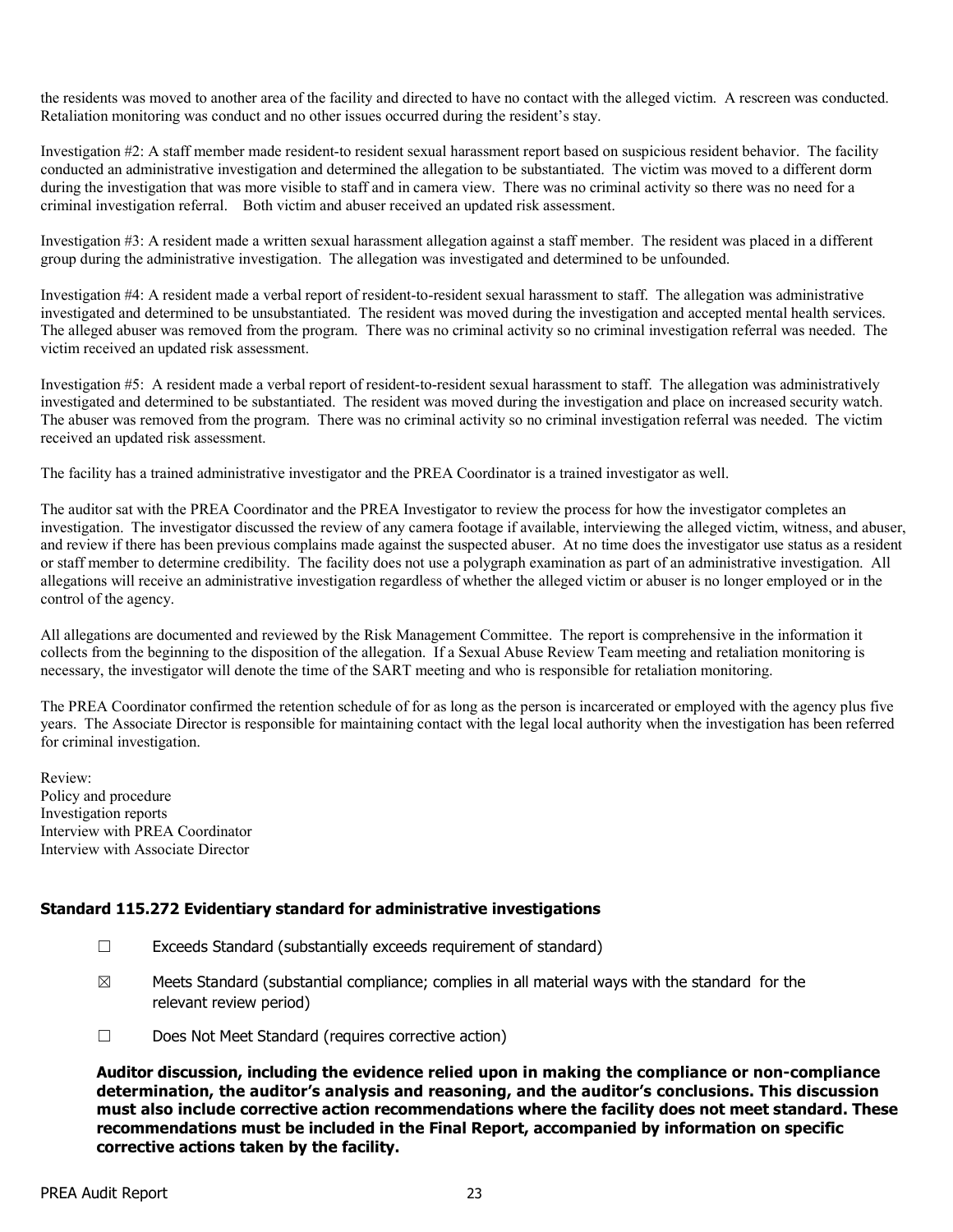By agency policy and confirmed by the investigator and PREA Coordinator interviews, the agency imposes a standard of preponderance of evidence or 51% to substantiate an allegation of sexual abuse or sexual harassment.

The PREA Coordinator reviews all investigations to ensure that the proper determination was met based on the preponderance of evidence criteria.

Review: Policy and procedure Interview with PREA Coordinator

# Standard 115.273 Reporting to residents

- $\Box$  Exceeds Standard (substantially exceeds requirement of standard)
- $\boxtimes$  Meets Standard (substantial compliance; complies in all material ways with the standard for the relevant review period)
- ☐ Does Not Meet Standard (requires corrective action)

Auditor discussion, including the evidence relied upon in making the compliance or non-compliance determination, the auditor's analysis and reasoning, and the auditor's conclusions. This discussion must also include corrective action recommendations where the facility does not meet standard. These recommendations must be included in the Final Report, accompanied by information on specific corrective actions taken by the facility.

Talbert House policy requires resident notification to any resident that alleges sexual abuse or sexual harassment whether that allegation has been determined to be substantiated, unsubstantiated, or unfounded. The PREA coordinator is responsible for reporting investigation outcomes to residents.

Review: Policy and procedure Resident notification Investigation reports Interview with PREA Coordinator

## Standard 115.276 Disciplinary sanctions for staff

- ☐ Exceeds Standard (substantially exceeds requirement of standard)
- $\boxtimes$  Meets Standard (substantial compliance; complies in all material ways with the standard for the relevant review period)
- ☐ Does Not Meet Standard (requires corrective action)

Auditor discussion, including the evidence relied upon in making the compliance or non-compliance determination, the auditor's analysis and reasoning, and the auditor's conclusions. This discussion must also include corrective action recommendations where the facility does not meet standard. These recommendations must be included in the Final Report, accompanied by information on specific corrective actions taken by the facility.

Talbert House outlines its progressive disciplinary plan in its employee handbook. A review of the handbook states that any staff member found to have engaged in sexual abuse will be terminated. Termination or resignations by staff will not void an investigation and any criminal activity will be reported to the legal authority and to any relevant licensing agency. Policy also indicates that the agency will notify law enforcement or any relevant licensing boards of any terminations or resignations based upon violations of the agency's resident sexual abuse and sexual harassment prevention policy when such behavior is criminal in nature.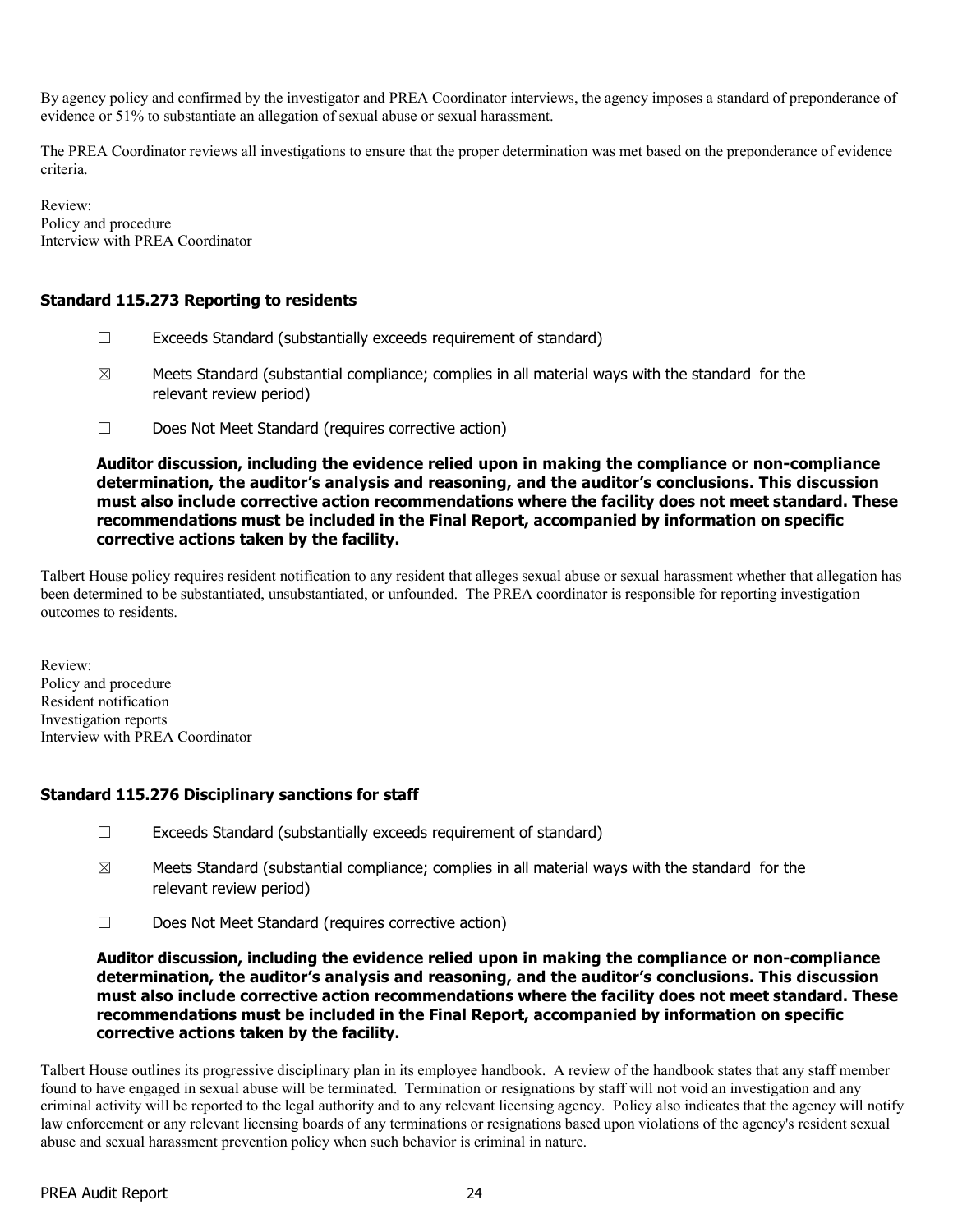All staff interviewed understood that anyone engaging in sexual harassment will be disciplined according to agency policy and that they would be terminated for participating in sexual abuse. Staff indicated that they are required to report any suspicion to their immediate supervisor and that they would not have any issue reporting a coworker for violation of the zero tolerance policy.

The auditor reviewed agency policy, the employee handbook, and interviewed the PREA Coordinator and Human Resource Generalist to confirm the disciplinary process for employees found to have substantially engaged in sexual harassment or sexual abuse against residents. All agency leadership stated that any employee found to have engaged in sexual harassment will be immediately disciplined up to and including termination from the facility and employees found to have engaged in sexual abuse will be immediately terminated and law enforcement would be notified.

Review: Policy and procedure Employee handbook Interview with random staff Interview with PREA Coordinator Interview with Human Resource Generalist Review of employee files

#### Standard 115.277 Corrective action for contractors and volunteers

- ☐ Exceeds Standard (substantially exceeds requirement of standard)
- $\boxtimes$  Meets Standard (substantial compliance; complies in all material ways with the standard for the relevant review period)
- ☐ Does Not Meet Standard (requires corrective action)

Auditor discussion, including the evidence relied upon in making the compliance or non-compliance determination, the auditor's analysis and reasoning, and the auditor's conclusions. This discussion must also include corrective action recommendations where the facility does not meet standard. These recommendations must be included in the Final Report, accompanied by information on specific corrective actions taken by the facility.

All contractors and volunteers are made aware of the agency's zero tolerance policy toward sexual abuse and sexual harassment. Each must participate in PREA training where they will be taught how to prevent, detect, respond, and report sexual harassment and sexual abuse.

The facility has not had an allegation of sexual abuse or sexual harassment against a contractor or volunteer during this audit cycle.

Review: Policy and procedure Contractor training verification Interview with PREA Coordinator Investigation reports

#### Standard 115.278 Disciplinary sanctions for residents

- $\Box$  Exceeds Standard (substantially exceeds requirement of standard)
- $\boxtimes$  Meets Standard (substantial compliance; complies in all material ways with the standard for the relevant review period)
- ☐ Does Not Meet Standard (requires corrective action)

Auditor discussion, including the evidence relied upon in making the compliance or non-compliance determination, the auditor's analysis and reasoning, and the auditor's conclusions. This discussion must also include corrective action recommendations where the facility does not meet standard. These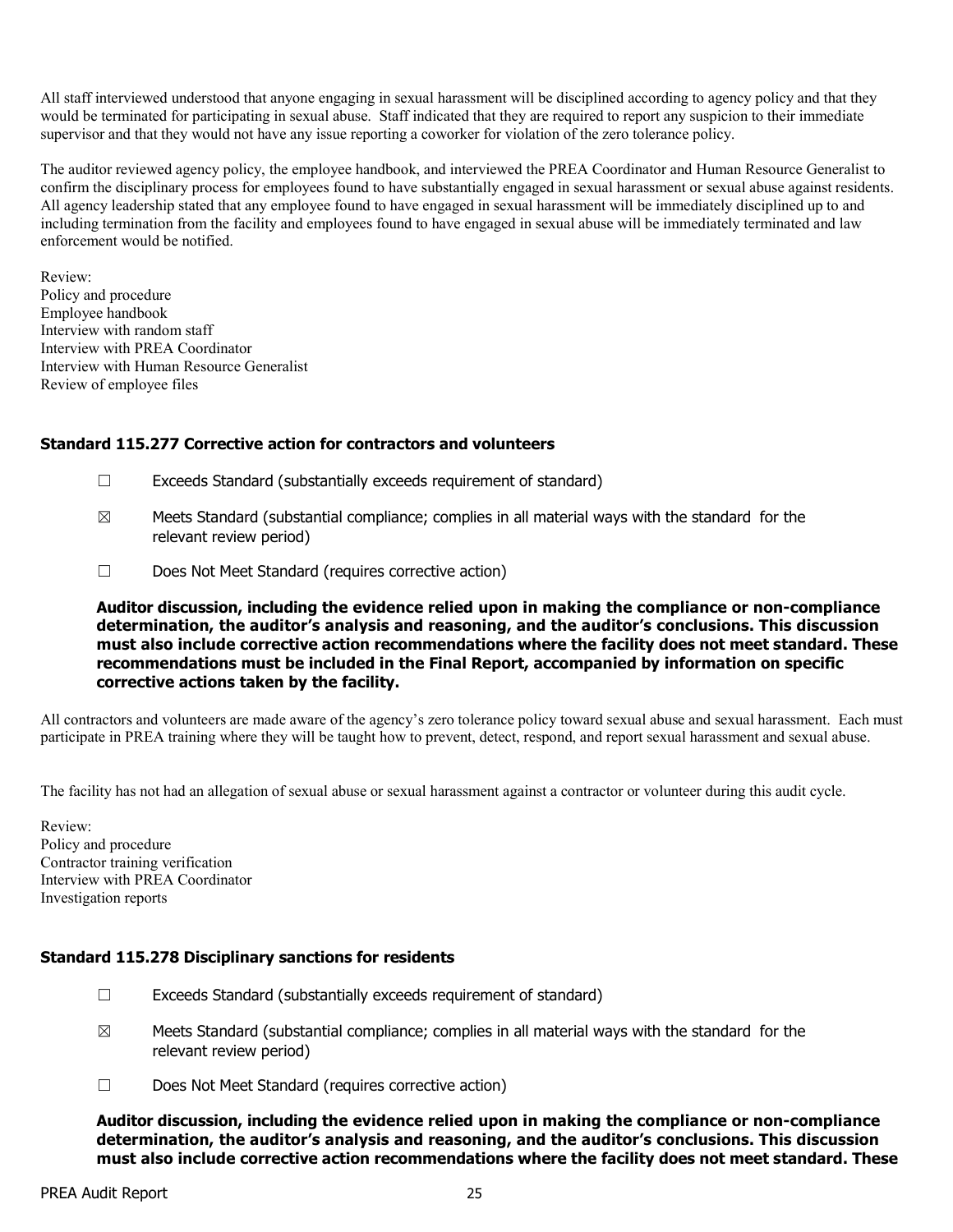#### recommendations must be included in the Final Report, accompanied by information on specific corrective actions taken by the facility.

The facility has an appropriate policy that disciplines residents for a substantiated allegation of sexual abuse or sexual harassment or for a criminal finding of guilt for sexual abuse or harassment. The facility has had several allegations against residents during this audit cycle. Resident offenders that have been violated CCC's zero tolerance policy have been appropriately disciplined according to the facility's progressive discipline policy or have been terminated unsuccessfully from the program. No allegations against residents have lead to a criminal investigation during this audit cycle.

The resident handbook clearly defines the agency's rule violations and the possible sanctions. Each resident is given a handbook at intake and staff reviews the handbook, specifically the disciplinary policies, with each resident.

During resident interviews, all residents stated that they received a handbook at intake and that staff reviewed the disciplinary policies with them. Each resident was able to identify the sanctions that accompany a substantiated allegation of sexual abuse or sexual harassment or a criminal finding of guilt.

Review: Policy and procedure Resident handbook Interviews with random residents Interview with PREA Coordinator Investigation reports

## Standard 115.282 Access to emergency medical and mental health services

- ☐ Exceeds Standard (substantially exceeds requirement of standard)
- $\boxtimes$  Meets Standard (substantial compliance; complies in all material ways with the standard for the relevant review period)
- ☐ Does Not Meet Standard (requires corrective action)

#### Auditor discussion, including the evidence relied upon in making the compliance or non-compliance determination, the auditor's analysis and reasoning, and the auditor's conclusions. This discussion must also include corrective action recommendations where the facility does not meet standard. These recommendations must be included in the Final Report, accompanied by information on specific corrective actions taken by the facility.

After an incident of sexual abuse or sexual assault, victims are offered unimpeded access to emergency medical treatment and crisis intervention services. Qualified practitioners who would determine the appropriate scope of services would provide these services. Medical services would be provided by Bethesda-Warren County Hospital, and mental health, crisis intervention, or advocacy services would be provided by Warren County Rape Crisis. Residents would be given timely information about sexually transmitted infections prophylaxis (there are no women in this facility). All services are offered free of charge to residents.

The victim's mental health will be evaluated by the agency's psych intern. The psych intern will update the PREA Coordinator on the victim's need for outside services.

Talbert House staff are trained on the appropriate response to an incident of sexual abuse or sexual assault during monthly staff meetings. Staff would develop a safety action plan with victims to ensure continued safety.

A review of allegation investigation forms shows that staff would offer residents the opportunity to receive medical and mental health care if appropriate.

Review: Policy and procedure Sexual Abuse, Assault, Harassment Reporting form Training roster Investigation report form Interview with PREA Coordinator

PREA Audit Report 26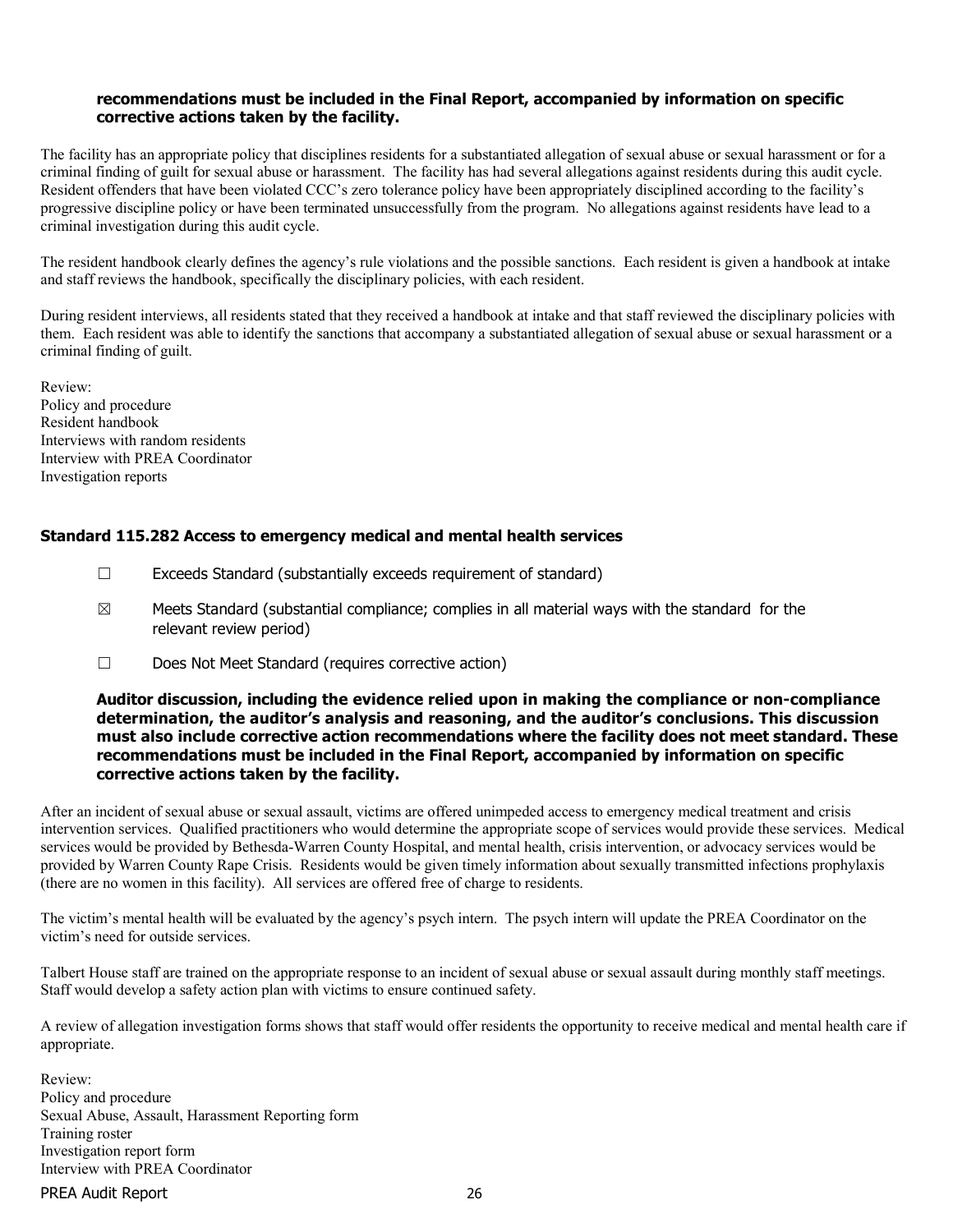Interview with Associate Director Interview with random staff

#### Standard 115.283 Ongoing medical and mental health care for sexual abuse victims and abusers

- $\Box$  Exceeds Standard (substantially exceeds requirement of standard)
- $\boxtimes$  Meets Standard (substantial compliance; complies in all material ways with the standard for the relevant review period)
- ☐ Does Not Meet Standard (requires corrective action)

Auditor discussion, including the evidence relied upon in making the compliance or non-compliance determination, the auditor's analysis and reasoning, and the auditor's conclusions. This discussion must also include corrective action recommendations where the facility does not meet standard. These recommendations must be included in the Final Report, accompanied by information on specific corrective actions taken by the facility.

The facility offers community medical and counseling services for residents who have been sexually abused in a prison, jail, lockup, or juvenile facility. The treatment includes testing for sexually transmitted diseases. Treatment is offered to all known resident to resident abusers within 60 days of learning such history. All treatment is offered free of charge. The facility has not had a report of any known resident to resident abuser.

Staff are trained on the first responder duties and coordinated response plan. This plan outlines how staff is to offer unimpeded access to both emergency and ongoing medical and mental health care. Ongoing medical and mental health care will be at the discretion of the medical provider and is again at no cost to the resident.

The PREA initial screening and rescreening along with other intake documentation are reviewed to determine if a resident has abused others while in a correctional setting. If a resident indicates or has a report that indicates that he has in fact abused another resident while in a correctional setting, the agency's psych intern would meet with the resident to determine if additional treatment or a referral for community treatment is necessary.

Review: Policy and procedure Sexual Abuse, Assault, Harassment Reporting form MOU with Warren County Rape Crisis Training roster Interview with PREA Coordinator Interview with Associate Director Interview with random staff

# Standard 115.286 Sexual abuse incident reviews

- ☐ Exceeds Standard (substantially exceeds requirement of standard)
- $\boxtimes$  Meets Standard (substantial compliance; complies in all material ways with the standard for the relevant review period)
- ☐ Does Not Meet Standard (requires corrective action)

Auditor discussion, including the evidence relied upon in making the compliance or non-compliance determination, the auditor's analysis and reasoning, and the auditor's conclusions. This discussion must also include corrective action recommendations where the facility does not meet standard. These recommendations must be included in the Final Report, accompanied by information on specific corrective actions taken by the facility.

Talbert House has an agency policy on a review of all substantiated or unsubstantiated allegations of sexual abuse within 30 days of the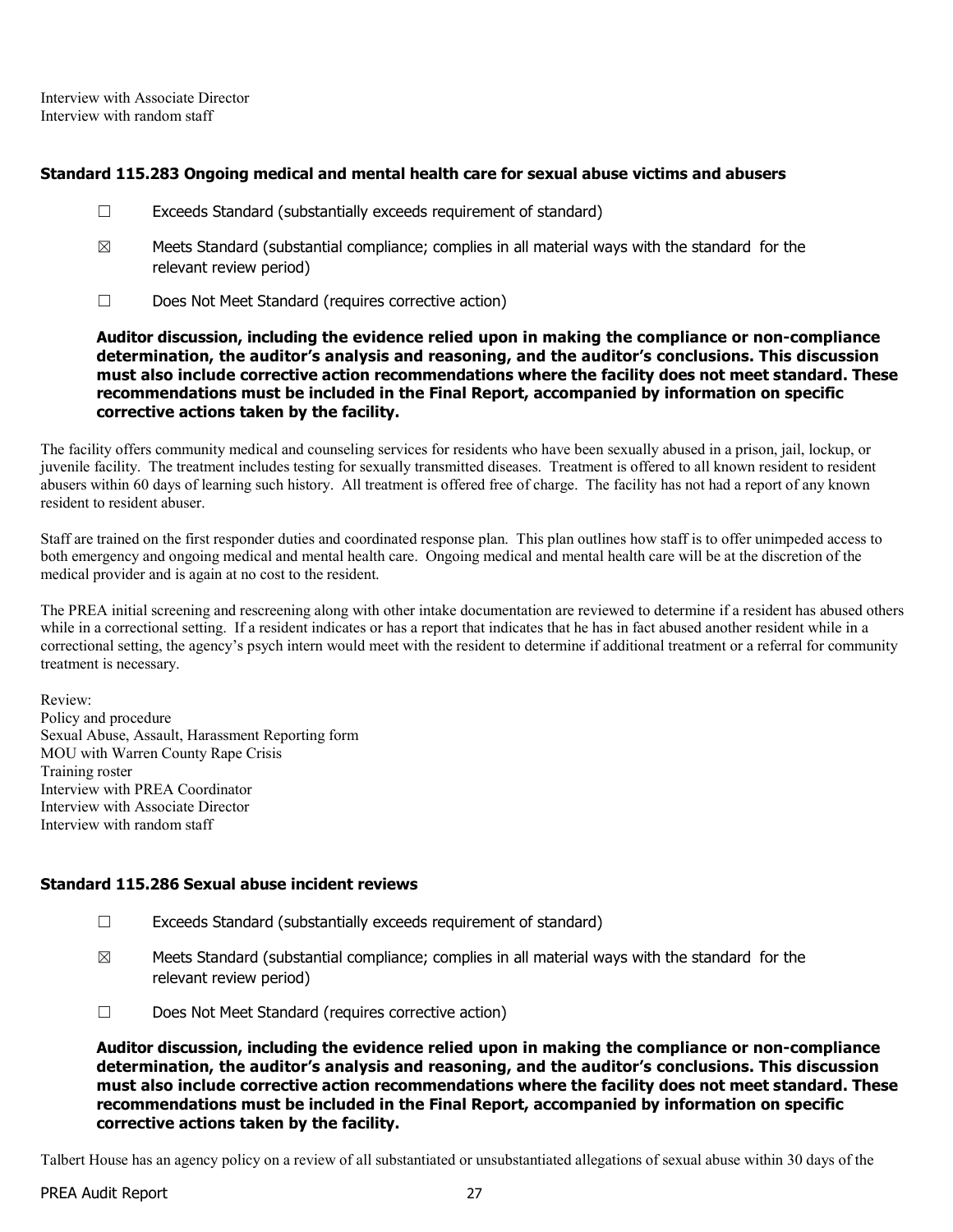conclusion of the investigation. The review team includes the PREA Coordinator, Facility Associate Director, Facility Director, Clinical staff, and any other staff member deemed necessary.

The team would review agency policies and practices, training, staffing plan, and physical vulnerabilities. This includes whether a change in policy or practice will better prevent, detect, or respond to sexual abuse; if the incident or allegation was motivated by race, ethnicity, gender identity, gang affiliation, or any other group dynamic; if any physical barriers in the area enabled the abuse; adequacy of staffing levels; and whether monitoring technology should be deployed or augmented to supplement supervision by staff. The agency's Risk Management Committee will review for any significant issues that may need to be addressed agency wide.

CCC has had two allegations required a SART review; however, the facility completed a review on all allegations. The auditor review the paper work and process of a SART review with the PREA Coordinator. No investigation reviews resulted in recommendations. Should there be recommendations, the Director ensures that the Associate Director implements any recommendations.

Review: Policy and procedure SART review forms Interview with PREA Coordinator Interview with Associate Director Investigation reports

## Standard 115.287 Data collection

- ☐ Exceeds Standard (substantially exceeds requirement of standard)
- ☒ Meets Standard (substantial compliance; complies in all material ways with the standard for the relevant review period)
- ☐ Does Not Meet Standard (requires corrective action)

Auditor discussion, including the evidence relied upon in making the compliance or non-compliance determination, the auditor's analysis and reasoning, and the auditor's conclusions. This discussion must also include corrective action recommendations where the facility does not meet standard. These recommendations must be included in the Final Report, accompanied by information on specific corrective actions taken by the facility.

The facility directors are responsible for collecting the data for every allegation of sexual abuse and sexual harassment at the facility for each calendar year. The facility is using Ohio Department of Rehabilitation and Corrections PREA reporting form as the collection instrument. The information from this report is aggregated and listed in the agency's annual PREA report and the report is posted on the facility's website.

The PREA Coordinator reports the records retention schedule for information collected is ten years.

The Justice Department has not requested this information from the agency.

Review: Policy and procedure Annual PREA report Agency website (http://www.talberthouse.org/resources/prea-5/) ODRC PREA outcome measures report Interview with PREA Coordinator

## Standard 115.288 Data review for corrective action

- ☐ Exceeds Standard (substantially exceeds requirement of standard)
- $\boxtimes$  Meets Standard (substantial compliance; complies in all material ways with the standard for the relevant review period)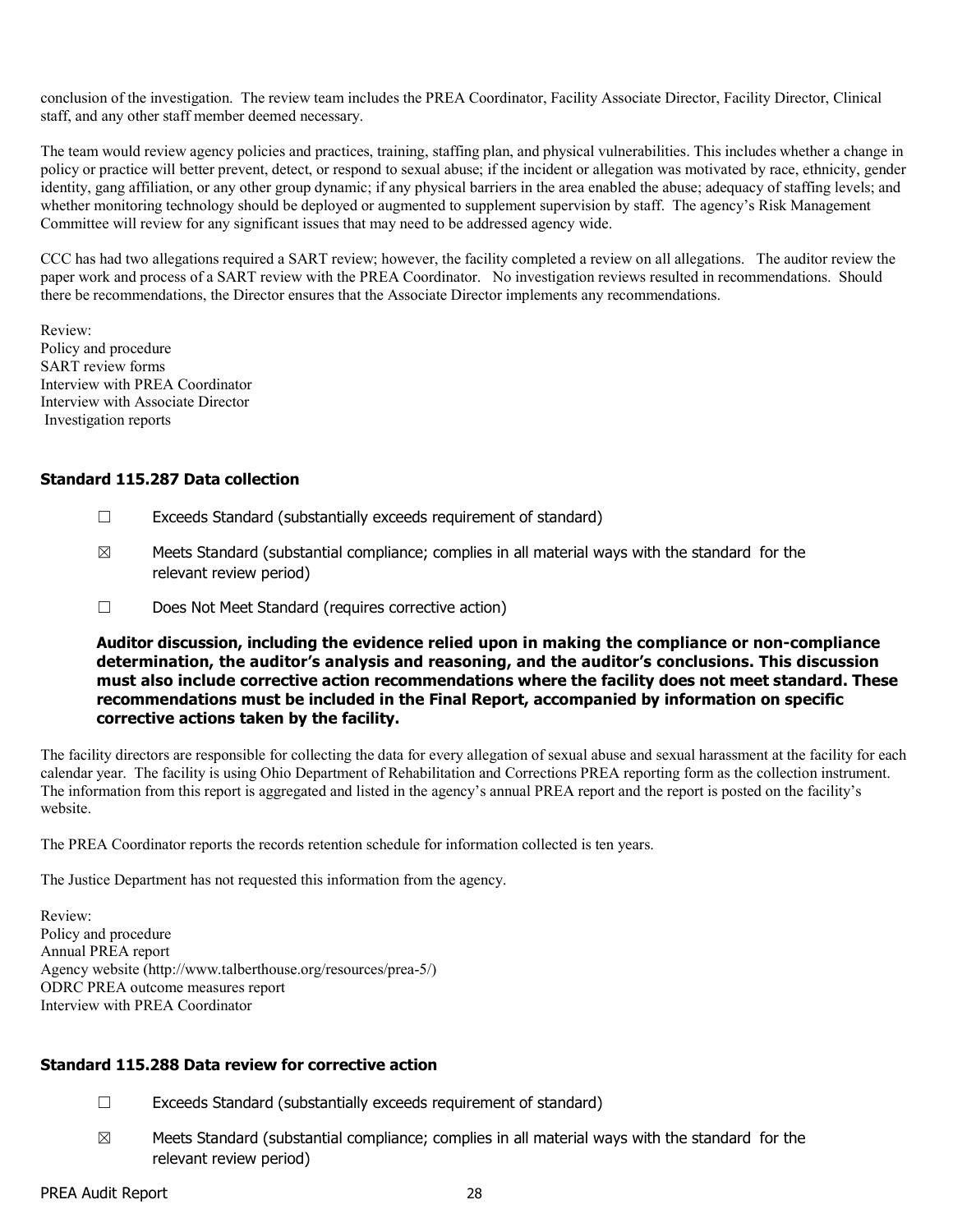☐ Does Not Meet Standard (requires corrective action)

#### Auditor discussion, including the evidence relied upon in making the compliance or non-compliance determination, the auditor's analysis and reasoning, and the auditor's conclusions. This discussion must also include corrective action recommendations where the facility does not meet standard. These recommendations must be included in the Final Report, accompanied by information on specific corrective actions taken by the facility.

The agency has a policy requiring the PREA Coordinator to publish an annual PREA report. The report contains details on how the facility assess and improves the effectiveness of its sexual abuse prevention, detection, and response policies, practices, and training. The report identifies problem areas and corrective action along with the corrections from prior years. The report also includes an assessment of the agency's progress in addressing sexual abuse.

A review of the report shows the facility documented the required information as well as a comparison to last year's allegation demographics and corrective actions. The report list the ways the agency has addressed issues and its overall progress toward addressing sexual abuse.

The report is posted on the agency's website (http://www.talberthouse.org/resources/prea-5/) and includes reports from previous years. The report does not include any identifying information that could jeopardize the safety and security of the facility.

Review: Policy and procedure Annual PREA report Interview with PREA Coordinator

## Standard 115.289 Data storage, publication, and destruction

- ☐ Exceeds Standard (substantially exceeds requirement of standard)
- $\boxtimes$  Meets Standard (substantial compliance; complies in all material ways with the standard for the relevant review period)
- ☐ Does Not Meet Standard (requires corrective action)

#### Auditor discussion, including the evidence relied upon in making the compliance or non-compliance determination, the auditor's analysis and reasoning, and the auditor's conclusions. This discussion must also include corrective action recommendations where the facility does not meet standard. These recommendations must be included in the Final Report, accompanied by information on specific corrective actions taken by the facility.

The PREA Coordinator is responsible for the collection and secure retention of all data collected pursuant to standard 115.287. The data collected will be retained to 10 years. The Coordinator takes all collected information from each facility under the Talbert House Inc. umbrella and creates an annual report which is published on the agency's website (http://www.talberthouse.org/resources/prea-5/) after approval from the agency's President/CEO.

The report does not contain any information that could identify anyone personally or contain any information that could jeopardize the safety and security of the facilities.

Review: Policy and procedure Annual PREA report Agency website Interview with PREA Coordinator

## AUDITOR CERTIFICATION

I certify that: